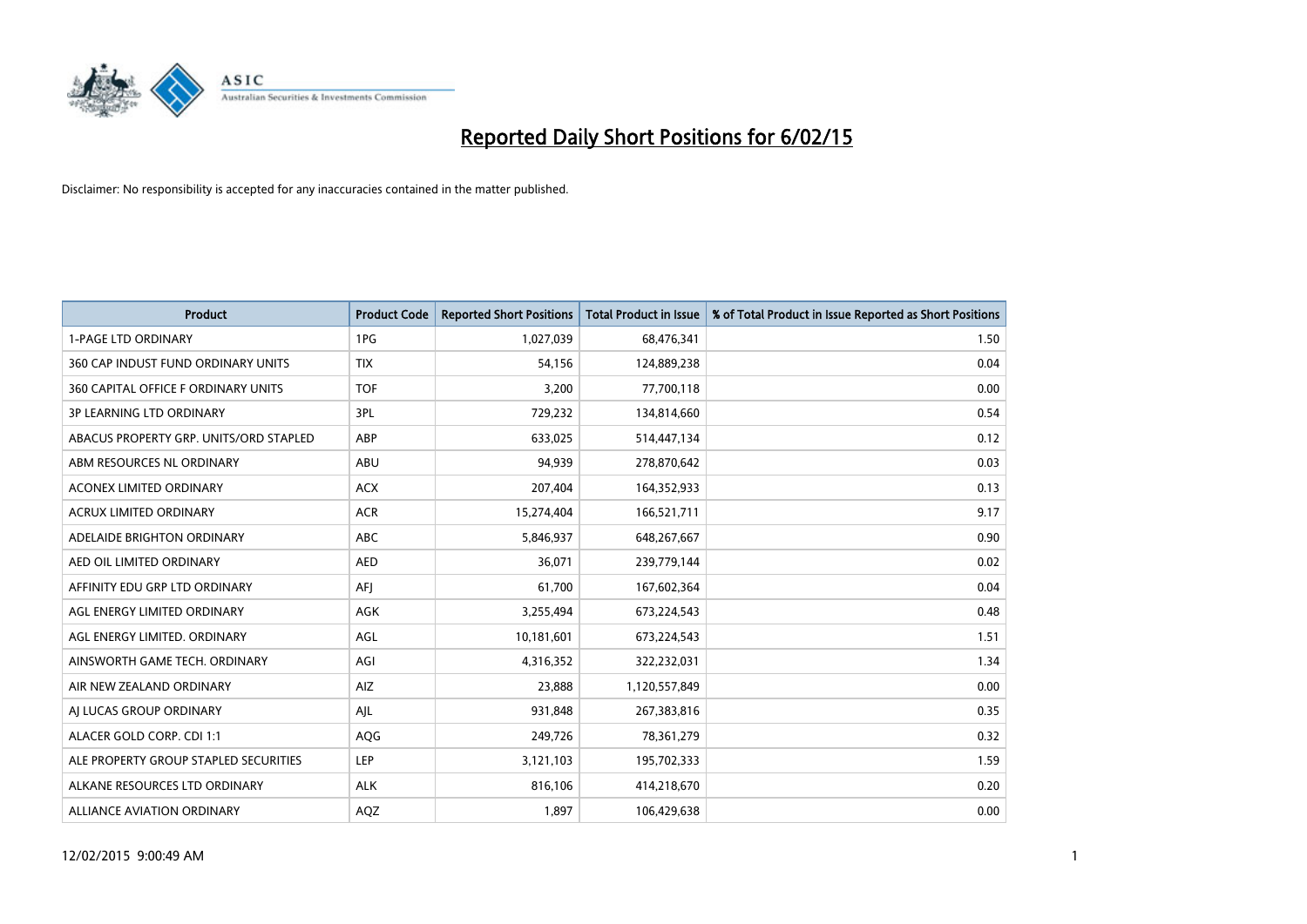

| <b>Product</b>                          | <b>Product Code</b> | <b>Reported Short Positions</b> | <b>Total Product in Issue</b> | % of Total Product in Issue Reported as Short Positions |
|-----------------------------------------|---------------------|---------------------------------|-------------------------------|---------------------------------------------------------|
| <b>ALS LTD ORDINARY</b>                 | <b>ALQ</b>          | 37,039,196                      | 407,246,306                   | 9.10                                                    |
| ALTIUM LIMITED ORDINARY                 | <b>ALU</b>          | 125,513                         | 129,272,762                   | 0.10                                                    |
| ALUMINA LIMITED ORDINARY                | <b>AWC</b>          | 18,734,223                      | 2,806,225,615                 | 0.67                                                    |
| AMALGAMATED HOLDINGS ORDINARY           | <b>AHD</b>          | 287                             | 157,917,136                   | 0.00                                                    |
| AMCOM TELECOMM, ORDINARY                | <b>AMM</b>          | 2,097,159                       | 266,399,148                   | 0.79                                                    |
| AMCOR LIMITED ORDINARY                  | AMC                 | 8,741,078                       | 1,206,684,923                 | 0.72                                                    |
| AMP CAPITAL CHINA ORDINARY UNITS        | AGF                 | 20,249,779                      | 374,593,484                   | 5.41                                                    |
| AMP LIMITED ORDINARY                    | AMP                 | 11,700,775                      | 2,957,737,964                 | 0.40                                                    |
| ANSELL LIMITED ORDINARY                 | <b>ANN</b>          | 5,001,327                       | 153,139,924                   | 3.27                                                    |
| ANTARES ENERGY LTD ORDINARY             | <b>AZZ</b>          | 98,605                          | 241,580,932                   | 0.04                                                    |
| ANZ BANKING GRP LTD ORDINARY            | ANZ                 | 15,865,299                      | 2,765,980,222                 | 0.57                                                    |
| APA GROUP STAPLED SECURITIES            | APA                 | 13,661,586                      | 1,114,307,369                 | 1.23                                                    |
| APN NEWS & MEDIA ORDINARY               | <b>APN</b>          | 3,051,285                       | 1,029,041,356                 | 0.30                                                    |
| APN OUTDOOR GRP ORDINARY                | <b>APO</b>          | 73,538                          | 166,614,509                   | 0.04                                                    |
| AQUARIUS PLATINUM. ORDINARY             | <b>AQP</b>          | 2,989,165                       | 1,502,695,183                 | 0.20                                                    |
| ARB CORPORATION ORDINARY                | ARP                 | 656,855                         | 79,156,214                    | 0.83                                                    |
| ARDENT LEISURE GROUP STAPLED SECURITIES | AAD                 | 3,788,404                       | 438,666,245                   | 0.86                                                    |
| ARENA REIT. STAPLED                     | ARF                 | 133,872                         | 211,605,103                   | 0.06                                                    |
| ARISTOCRAT LEISURE ORDINARY             | <b>ALL</b>          | 551,709                         | 633,822,253                   | 0.09                                                    |
| ARRIUM LTD ORDINARY                     | ARI                 | 160,947,801                     | 2,937,293,755                 | 5.48                                                    |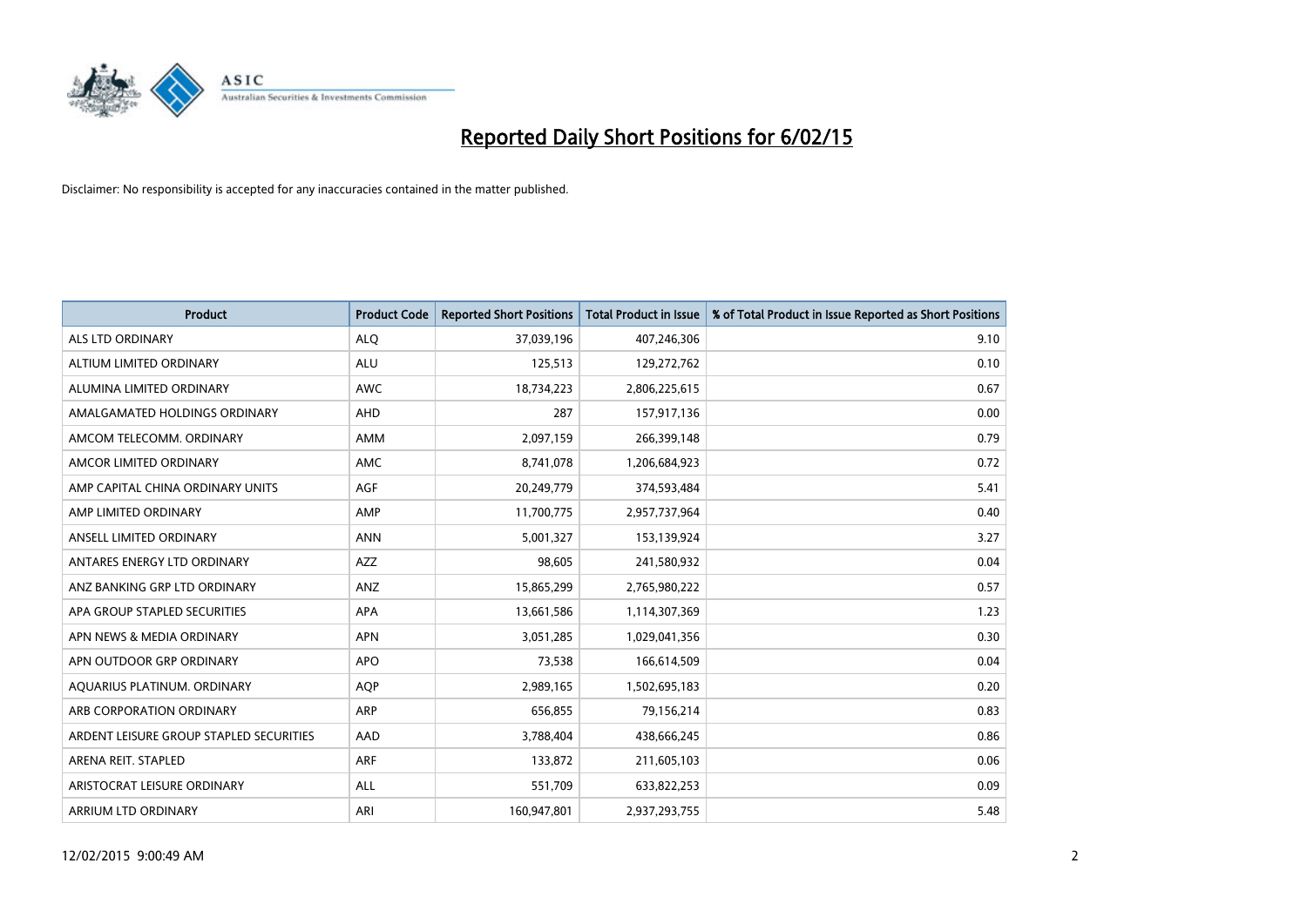

| <b>Product</b>                            | <b>Product Code</b> | <b>Reported Short Positions</b> | <b>Total Product in Issue</b> | % of Total Product in Issue Reported as Short Positions |
|-------------------------------------------|---------------------|---------------------------------|-------------------------------|---------------------------------------------------------|
| ASALEO CARE LIMITED ORDINARY              | AHY                 | 8,225,027                       | 603,469,434                   | 1.36                                                    |
| ASCIANO LIMITED ORDINARY                  | <b>AIO</b>          | 4,014,697                       | 975,385,664                   | 0.41                                                    |
| ASHLEY SERVICES GRP ORDINARY              | <b>ASH</b>          | 498,972                         | 150,000,000                   | 0.33                                                    |
| ASPEN GROUP ORD/UNITS STAPLED             | APZ                 | 39,515                          | 113,183,450                   | 0.03                                                    |
| ASTRO JAP PROP GROUP STAPLED US PROHIBIT. | AJA                 | 118,286                         | 66,690,637                    | 0.18                                                    |
| ASX LIMITED ORDINARY                      | ASX                 | 7,052,068                       | 193,595,162                   | 3.64                                                    |
| ATLAS IRON LIMITED ORDINARY               | <b>AGO</b>          | 96,770,305                      | 919,475,619                   | 10.52                                                   |
| AUCKLAND INTERNATION ORDINARY             | AIA                 | 110,604                         | 1,190,484,097                 | 0.01                                                    |
| AURIZON HOLDINGS LTD ORDINARY             | AZJ                 | 4,594,266                       | 2,123,934,162                 | 0.22                                                    |
| AUSDRILL LIMITED ORDINARY                 | <b>ASL</b>          | 25,588,574                      | 312,277,224                   | 8.19                                                    |
| AUSENCO LIMITED ORDINARY                  | AAX                 | 425,909                         | 168,449,799                   | 0.25                                                    |
| AUSNET SERVICES STAPLED SECURITIES        | <b>AST</b>          | 41,842,654                      | 3,466,913,009                 | 1.21                                                    |
| AUST CAREERS NETWORK ORDINARY             | <b>ACO</b>          | 500,000                         | 83,748,775                    | 0.60                                                    |
| AUST INDUSTRIAL REIT UNIT                 | ANI                 | 56,051                          | 96,288,031                    | 0.06                                                    |
| <b>AUSTAL LIMITED ORDINARY</b>            | ASB                 | 84,279                          | 346,865,169                   | 0.02                                                    |
| AUSTBROKERS HOLDINGS ORDINARY             | <b>AUB</b>          | 115,943                         | 61,740,597                    | 0.19                                                    |
| AUSTEX OIL LIMITED ORDINARY               | <b>AOK</b>          | 100,000                         | 558,571,402                   | 0.02                                                    |
| AUSTIN ENGINEERING ORDINARY               | <b>ANG</b>          | 377,510                         | 84,274,004                    | 0.45                                                    |
| <b>AUSTIN EXPLORATION ORDINARY</b>        | <b>AKK</b>          | 4,857,054                       | 332,607,790                   | 1.46                                                    |
| AUSTRALIAN AGRICULT. ORDINARY             | AAC                 | 6,949,105                       | 532,474,721                   | 1.31                                                    |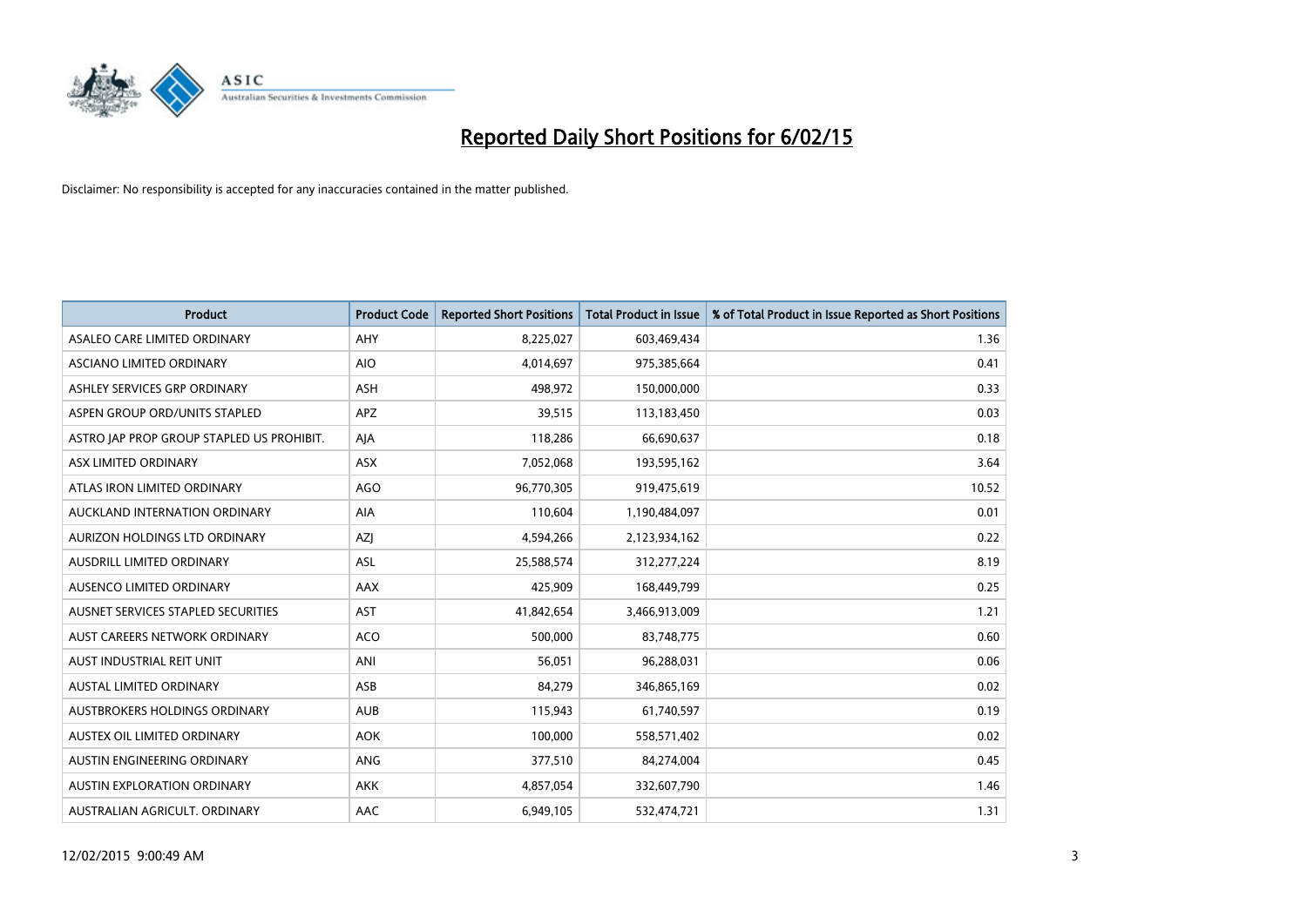

| <b>Product</b>                       | <b>Product Code</b> | <b>Reported Short Positions</b> | <b>Total Product in Issue</b> | % of Total Product in Issue Reported as Short Positions |
|--------------------------------------|---------------------|---------------------------------|-------------------------------|---------------------------------------------------------|
| AUSTRALIAN PHARM, ORDINARY           | API                 | 7,652,741                       | 488,115,883                   | 1.57                                                    |
| AUTOMOTIVE HOLDINGS ORDINARY         | AHE                 | 3,291,591                       | 306,437,941                   | 1.07                                                    |
| AVANCO RESOURCES LTD ORDINARY        | AVB                 | 1,675,805                       | 1,661,675,855                 | 0.10                                                    |
| AVEO GROUP STAPLED SECURITIES        | <b>AOG</b>          | 1,663,694                       | 499,484,314                   | 0.33                                                    |
| AWE LIMITED ORDINARY                 | <b>AWE</b>          | 21,849,820                      | 525,861,050                   | 4.16                                                    |
| <b>AZONTO PET LTD ORDINARY</b>       | APY                 | 1                               | 1,159,375,100                 | 0.00                                                    |
| AZUMAH RESOURCES ORDINARY            | <b>AZM</b>          | 1                               | 393,850,639                   | 0.00                                                    |
| <b>BANDANNA ENERGY ORDINARY</b>      | <b>BND</b>          | 17,540,654                      | 528,481,199                   | 3.32                                                    |
| BANK OF QUEENSLAND. ORDINARY         | <b>BOQ</b>          | 5,652,581                       | 366,982,047                   | 1.54                                                    |
| <b>BASE RES LIMITED ORDINARY</b>     | <b>BSE</b>          | 332,869                         | 563,902,771                   | 0.06                                                    |
| BATHURST RES LTD. ORDINARY           | <b>BRL</b>          | 207,998                         | 947,828,434                   | 0.02                                                    |
| <b>BC IRON LIMITED ORDINARY</b>      | <b>BCI</b>          | 16,857,302                      | 196,196,992                   | 8.59                                                    |
| BEACH ENERGY LIMITED ORDINARY        | <b>BPT</b>          | 62,166,673                      | 1,297,496,886                 | 4.79                                                    |
| BEADELL RESOURCE LTD ORDINARY        | <b>BDR</b>          | 35,574,876                      | 798,657,280                   | 4.45                                                    |
| <b>BEGA CHEESE LTD ORDINARY</b>      | <b>BGA</b>          | 2,562,814                       | 152,602,945                   | 1.68                                                    |
| BENDIGO AND ADELAIDE CONV PREF SHARE | <b>BENPD</b>        | 500                             | 2,688,703                     | 0.02                                                    |
| BENDIGO AND ADELAIDE ORDINARY        | <b>BEN</b>          | 17,885,302                      | 450,940,880                   | 3.97                                                    |
| BERKELEY RESOURCES ORDINARY          | <b>BKY</b>          | 5,656                           | 180,361,323                   | 0.00                                                    |
| BETASHARESCASHETF ETF UNITS          | AAA                 | 436                             | 13,683,443                    | 0.00                                                    |
| BHP BILLITON LIMITED ORDINARY        | <b>BHP</b>          | 11,248,120                      | 3,211,691,105                 | 0.35                                                    |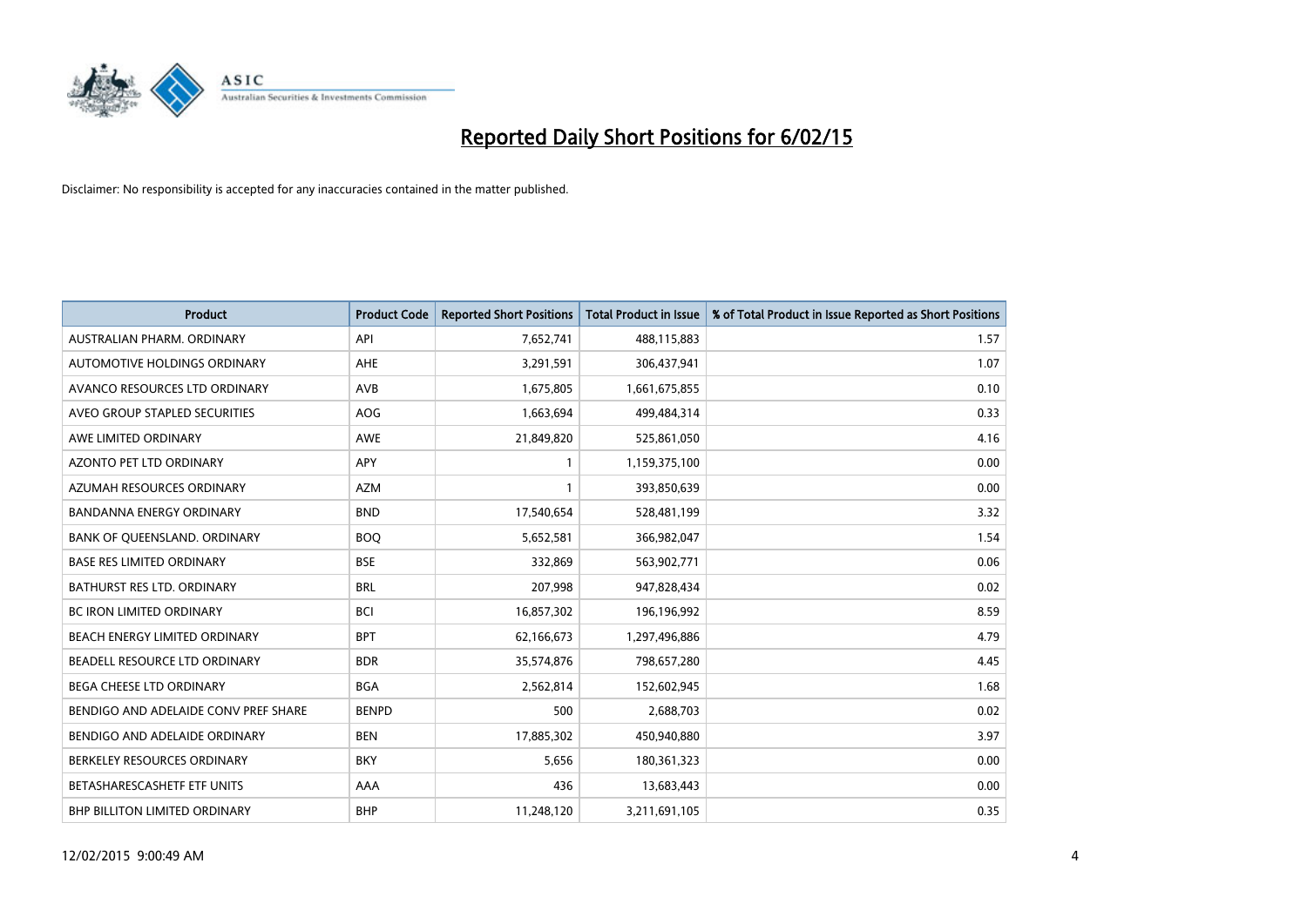

| <b>Product</b>                       | <b>Product Code</b> | <b>Reported Short Positions</b> | <b>Total Product in Issue</b> | % of Total Product in Issue Reported as Short Positions |
|--------------------------------------|---------------------|---------------------------------|-------------------------------|---------------------------------------------------------|
| <b>BIGAIR GROUP LIMITED ORDINARY</b> | <b>BGL</b>          | 9,750                           | 174,695,976                   | 0.01                                                    |
| <b>BILLABONG ORDINARY</b>            | <b>BBG</b>          | 7,158,194                       | 990,370,034                   | 0.72                                                    |
| <b>BLACKHAM RESOURCES ORDINARY</b>   | <b>BLK</b>          | 1,745,311                       | 143,614,941                   | 1.22                                                    |
| BLACKMORES LIMITED ORDINARY          | BKL                 | 4,055                           | 17,224,284                    | 0.02                                                    |
| <b>BLUESCOPE STEEL LTD ORDINARY</b>  | <b>BSL</b>          | 6,247,576                       | 559,227,871                   | 1.12                                                    |
| <b>BOART LONGYEAR ORDINARY</b>       | <b>BLY</b>          | 19,593,919                      | 930,864,944                   | 2.10                                                    |
| <b>BORA BORA RESOURCES ORDINARY</b>  | <b>BBR</b>          | 247,808                         | 35,970,000                    | 0.69                                                    |
| BORAL LIMITED. ORDINARY              | <b>BLD</b>          | 12,490,339                      | 782,736,249                   | 1.60                                                    |
| <b>BRADKEN LIMITED ORDINARY</b>      | <b>BKN</b>          | 1,427,073                       | 171,027,249                   | 0.83                                                    |
| <b>BRAMBLES LIMITED ORDINARY</b>     | <b>BXB</b>          | 3,512,853                       | 1,566,283,630                 | 0.22                                                    |
| BREVILLE GROUP LTD ORDINARY          | <b>BRG</b>          | 3,809,074                       | 130,095,322                   | 2.93                                                    |
| <b>BRICKWORKS LIMITED ORDINARY</b>   | <b>BKW</b>          | 61,114                          | 148,403,478                   | 0.04                                                    |
| BT INVESTMENT MNGMNT ORDINARY        | <b>BTT</b>          | 14,017                          | 292,408,424                   | 0.00                                                    |
| <b>BURSON GROUP LTD ORDINARY</b>     | <b>BAP</b>          | 350,187                         | 163,585,666                   | 0.21                                                    |
| <b>BURU ENERGY ORDINARY</b>          | <b>BRU</b>          | 16,489,651                      | 339,997,078                   | 4.85                                                    |
| <b>BWP TRUST ORDINARY UNITS</b>      | <b>BWP</b>          | 15,158,353                      | 639,724,826                   | 2.37                                                    |
| CABCHARGE AUSTRALIA ORDINARY         | CAB                 | 9,122,519                       | 120,430,683                   | 7.57                                                    |
| <b>CADENCE CAPITAL ORDINARY</b>      | <b>CDM</b>          | 66,357                          | 199,939,503                   | 0.03                                                    |
| CALTEX AUSTRALIA ORDINARY            | <b>CTX</b>          | 449,687                         | 270,000,000                   | 0.17                                                    |
| CAPE LAMBERT RES LTD ORDINARY        | <b>CFE</b>          | 280,137                         | 626,686,586                   | 0.04                                                    |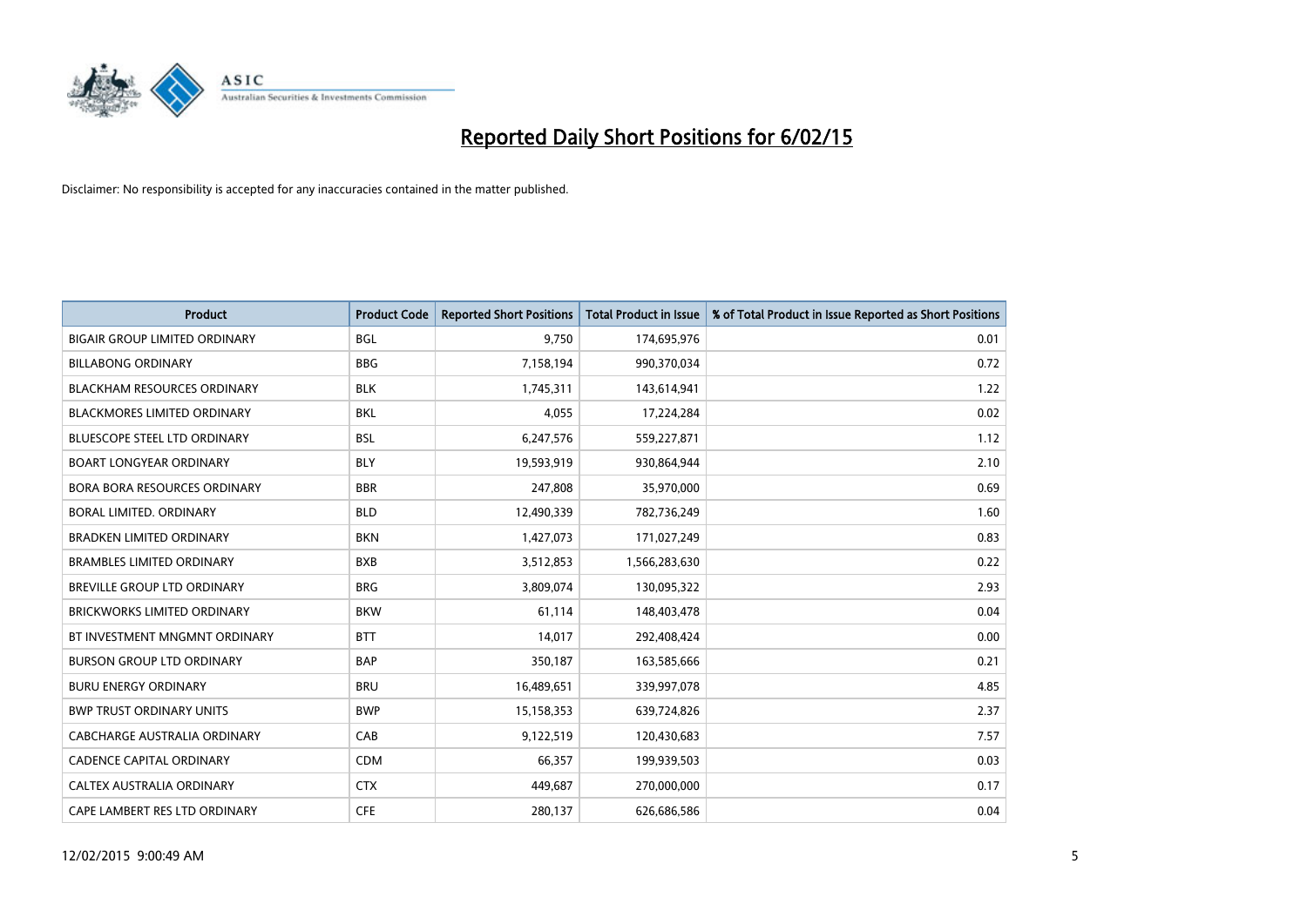

| <b>Product</b>                          | <b>Product Code</b> | <b>Reported Short Positions</b> | <b>Total Product in Issue</b> | % of Total Product in Issue Reported as Short Positions |
|-----------------------------------------|---------------------|---------------------------------|-------------------------------|---------------------------------------------------------|
| CAPITOL HEALTH ORDINARY                 | CAJ                 | 370,553                         | 496,244,861                   | 0.07                                                    |
| <b>CARDNO LIMITED ORDINARY</b>          | CDD                 | 18,342,563                      | 164,564,684                   | 11.15                                                   |
| CARNARVON PETROLEUM ORDINARY            | <b>CVN</b>          | 1,753,897                       | 988,295,069                   | 0.18                                                    |
| <b>CARNEGIE WAVE ENERGY ORDINARY</b>    | <b>CWE</b>          | 163,331                         | 1,742,824,771                 | 0.01                                                    |
| CARSALES.COM LTD ORDINARY               | <b>CRZ</b>          | 14,816,502                      | 239,001,759                   | 6.20                                                    |
| <b>CASH CONVERTERS ORDINARY</b>         | CCV                 | 5,745,168                       | 478,876,525                   | 1.20                                                    |
| CEDAR WOODS PROP. ORDINARY              | <b>CWP</b>          | 256,640                         | 78,336,371                    | 0.33                                                    |
| <b>CENTRAL PETROLEUM ORDINARY</b>       | <b>CTP</b>          | 5,737                           | 368,718,957                   | 0.00                                                    |
| CENTURIA METRO REIT STAPLED             | <b>CMA</b>          | 698,404                         | 71,500,158                    | 0.98                                                    |
| CFS RETAIL TRUST GRP STAPLED SECURITIES | <b>CFX</b>          | 4,661,426                       | 3,050,355,727                 | 0.15                                                    |
| <b>CHALLENGER LIMITED ORDINARY</b>      | <b>CGF</b>          | 1,897,354                       | 569,725,821                   | 0.33                                                    |
| CHANDLER MACLEOD LTD ORDINARY           | <b>CMG</b>          | 2,834,999                       | 547,985,086                   | 0.52                                                    |
| CHARTER HALL GROUP STAPLED US PROHIBIT. | <b>CHC</b>          | 512,931                         | 355,161,540                   | 0.14                                                    |
| <b>CHARTER HALL RETAIL UNITS</b>        | <b>CQR</b>          | 12,694,785                      | 372,893,153                   | 3.40                                                    |
| <b>CHORUS LIMITED ORDINARY</b>          | <b>CNU</b>          | 473,594                         | 396,369,767                   | 0.12                                                    |
| CLEARVIEW WEALTH LTD ORDINARY           | <b>CVW</b>          | 6,000                           | 581,111,182                   | 0.00                                                    |
| CLINUVEL PHARMACEUT, ORDINARY           | <b>CUV</b>          | 11,737                          | 44,497,287                    | 0.03                                                    |
| COAL OF AFRICA LTD ORDINARY             | <b>CZA</b>          | 426                             | 1,599,368,613                 | 0.00                                                    |
| COCA-COLA AMATIL ORDINARY               | <b>CCL</b>          | 23,478,962                      | 763,590,249                   | 3.07                                                    |
| <b>COCHLEAR LIMITED ORDINARY</b>        | <b>COH</b>          | 5,132,183                       | 57,081,775                    | 8.99                                                    |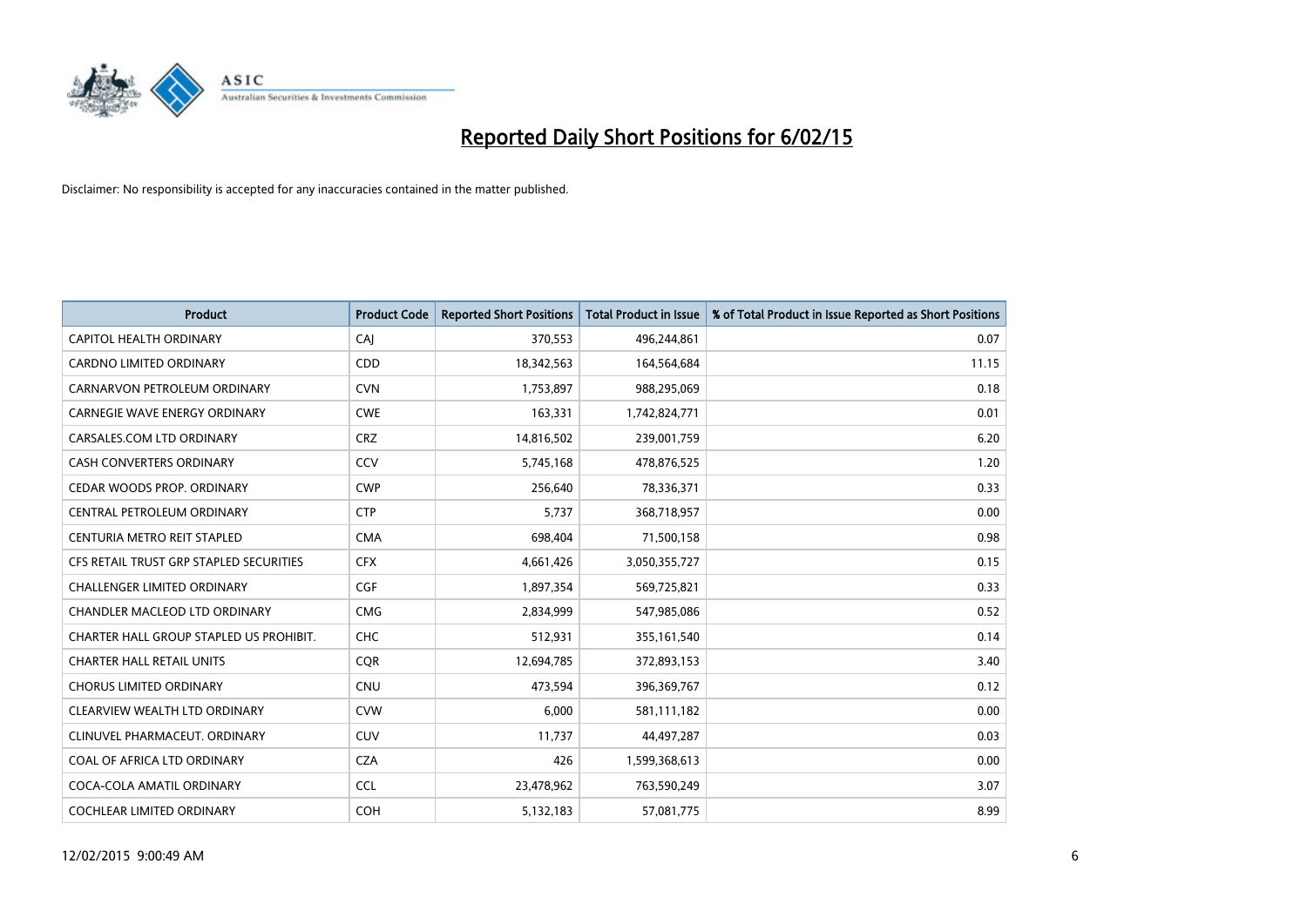

| <b>Product</b>                          | <b>Product Code</b> | <b>Reported Short Positions</b> | <b>Total Product in Issue</b> | % of Total Product in Issue Reported as Short Positions |
|-----------------------------------------|---------------------|---------------------------------|-------------------------------|---------------------------------------------------------|
| <b>COCKATOO COAL ORDINARY</b>           | <b>COK</b>          | 167,987                         | 4,560,196,928                 | 0.00                                                    |
| CODAN LIMITED ORDINARY                  | <b>CDA</b>          | 19,248                          | 177,063,244                   | 0.01                                                    |
| <b>COFFEY INTERNATIONAL ORDINARY</b>    | <b>COF</b>          | 4.160                           | 255,833,165                   | 0.00                                                    |
| <b>COKAL LTD ORDINARY</b>               | <b>CKA</b>          | 6,820                           | 471,487,926                   | 0.00                                                    |
| <b>COLLECTION HOUSE ORDINARY</b>        | <b>CLH</b>          | 1,883,187                       | 130,443,227                   | 1.44                                                    |
| COMMONWEALTH BANK, ORDINARY             | <b>CBA</b>          | 22,173,683                      | 1,621,319,194                 | 1.37                                                    |
| <b>COMPASS RESOURCES ORDINARY</b>       | <b>CMR</b>          | 7,472                           | 1,403,744,100                 | 0.00                                                    |
| COMPUTERSHARE LTD ORDINARY              | <b>CPU</b>          | 5,399,876                       | 556,203,079                   | 0.97                                                    |
| <b>COOPER ENERGY LTD ORDINARY</b>       | <b>COE</b>          | 508,412                         | 331,905,323                   | 0.15                                                    |
| <b>CORP TRAVEL LIMITED ORDINARY</b>     | <b>CTD</b>          | 895,750                         | 96,993,355                    | 0.92                                                    |
| COVER-MORE GRP LTD ORDINARY             | <b>CVO</b>          | 5,470,974                       | 317,750,000                   | 1.72                                                    |
| <b>CREDIT CORP GROUP ORDINARY</b>       | <b>CCP</b>          | 456,122                         | 46,296,407                    | 0.99                                                    |
| <b>CROMWELL PROP STAPLED SECURITIES</b> | <b>CMW</b>          | 22,833,125                      | 1,735,299,783                 | 1.32                                                    |
| <b>CROWN RESORTS LTD ORDINARY</b>       | <b>CWN</b>          | 20,863,379                      | 728,394,185                   | 2.86                                                    |
| <b>CSG LIMITED ORDINARY</b>             | CSV                 | 434,935                         | 284,148,839                   | 0.15                                                    |
| <b>CSL LIMITED ORDINARY</b>             | <b>CSL</b>          | 804,737                         | 473,894,153                   | 0.17                                                    |
| <b>CSR LIMITED ORDINARY</b>             | <b>CSR</b>          | 13,041,777                      | 506,000,315                   | 2.58                                                    |
| <b>CUDECO LIMITED ORDINARY</b>          | <b>CDU</b>          | 9,037,275                       | 248,722,167                   | 3.63                                                    |
| DECMIL GROUP LIMITED ORDINARY           | <b>DCG</b>          | 863,544                         | 168,657,794                   | 0.51                                                    |
| DEVINE LIMITED ORDINARY                 | <b>DVN</b>          | 1,548                           | 158,730,556                   | 0.00                                                    |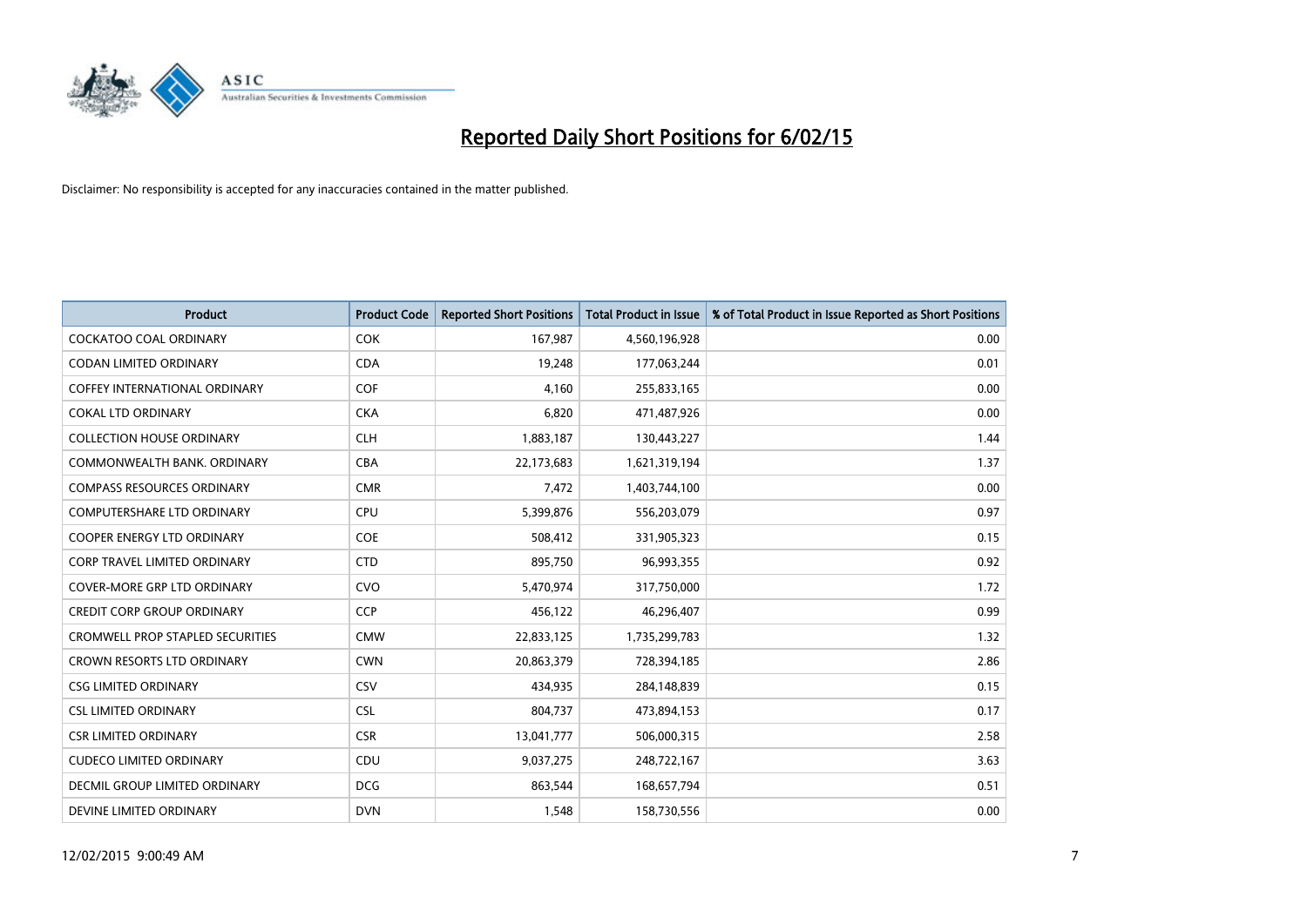

| <b>Product</b>                          | <b>Product Code</b> | <b>Reported Short Positions</b> | <b>Total Product in Issue</b> | % of Total Product in Issue Reported as Short Positions |
|-----------------------------------------|---------------------|---------------------------------|-------------------------------|---------------------------------------------------------|
| DEXUS PROPERTY GROUP STAPLED UNITS      | <b>DXS</b>          | 1,932,723                       | 905,531,797                   | 0.21                                                    |
| DICK SMITH HLDGS ORDINARY               | <b>DSH</b>          | 14,322,947                      | 236,511,364                   | 6.06                                                    |
| DISCOVERY METALS LTD ORDINARY           | <b>DML</b>          | 365,417                         | 644,039,581                   | 0.06                                                    |
| DOMINO PIZZA ENTERPR ORDINARY           | <b>DMP</b>          | 1,868,374                       | 86,160,773                    | 2.17                                                    |
| DONACO INTERNATIONAL DEFERRED EX OPTION | <b>DNAN</b>         | 1,245,967                       | 3,026,655                     | 41.17                                                   |
| DONACO INTERNATIONAL ORDINARY           | <b>DNA</b>          | 15,818,621                      | 460,505,113                   | 3.44                                                    |
| DORAY MINERALS LTD ORDINARY             | <b>DRM</b>          | 310,000                         | 231,500,935                   | 0.13                                                    |
| DOWNER EDI LIMITED ORDINARY             | <b>DOW</b>          | 27,916,954                      | 435,399,975                   | 6.41                                                    |
| DRILLSEARCH ENERGY ORDINARY             | <b>DLS</b>          | 9,015,434                       | 461,101,450                   | 1.96                                                    |
| DUET GROUP STAPLED US PROHIBIT.         | <b>DUE</b>          | 18,552,844                      | 1,493,678,915                 | 1.24                                                    |
| DULUXGROUP LIMITED ORDINARY             | <b>DLX</b>          | 742,161                         | 388,543,268                   | 0.19                                                    |
| ECHO ENTERTAINMENT ORDINARY             | EGP                 | 5,040,617                       | 825,672,730                   | 0.61                                                    |
| <b>ELDERS LIMITED ORDINARY</b>          | <b>ELD</b>          | 966,671                         | 83,734,671                    | 1.15                                                    |
| <b>EMECO HOLDINGS ORDINARY</b>          | <b>EHL</b>          | 12,606,818                      | 599,675,707                   | 2.10                                                    |
| <b>ENDEAVOUR MIN CORP CDI 1:1</b>       | <b>EVR</b>          | 16,662                          | 46,222,520                    | 0.04                                                    |
| ENERGY RESOURCES ORDINARY 'A'           | ERA                 | 10,346,619                      | 517,725,062                   | 2.00                                                    |
| ENERGY WORLD CORPOR. ORDINARY           | <b>EWC</b>          | 49,217,770                      | 1,734,166,672                 | 2.84                                                    |
| <b>ENSOGO LIMITED ORDINARY</b>          | E88                 | 212,388                         | 426,069,834                   | 0.05                                                    |
| <b>ENTERPRISE METALS ORDINARY</b>       | <b>ENT</b>          | 256,945                         | 274,508,276                   | 0.09                                                    |
| EQUATORIAL RES LTD ORDINARY             | EQX                 | 33                              | 124,445,353                   | 0.00                                                    |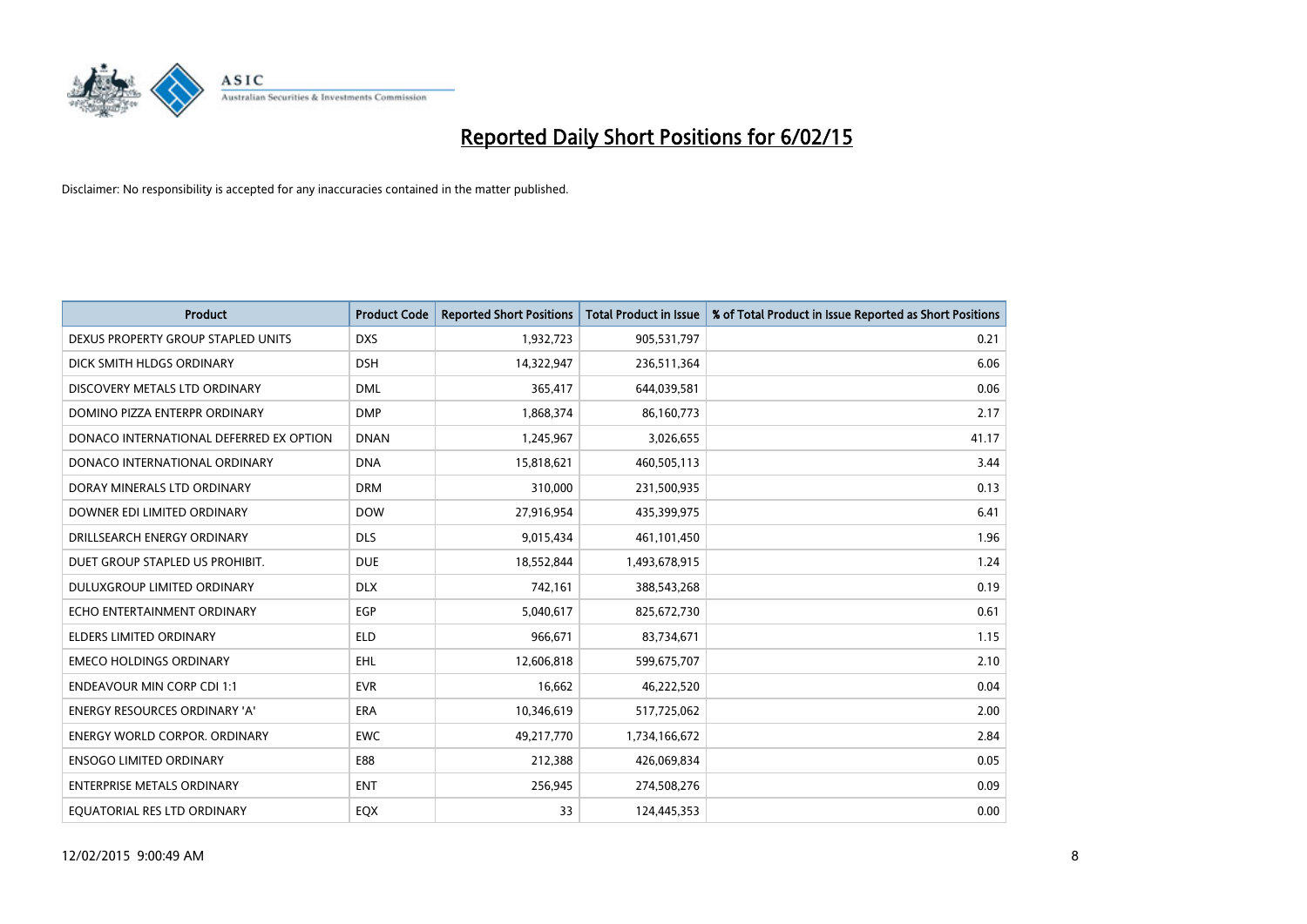

| <b>Product</b>                         | <b>Product Code</b> | <b>Reported Short Positions</b> | <b>Total Product in Issue</b> | % of Total Product in Issue Reported as Short Positions |
|----------------------------------------|---------------------|---------------------------------|-------------------------------|---------------------------------------------------------|
| EQUITY TRUSTEES ORDINARY               | EQT                 | 50,021                          | 19,270,117                    | 0.26                                                    |
| ERM POWER LIMITED ORDINARY             | <b>EPW</b>          | 906,723                         | 241,689,186                   | 0.38                                                    |
| ESTIA HEALTH LTD ORDINARY              | EHE                 | 1,855,569                       | 180,885,580                   | 1.03                                                    |
| EUREKA GROUP LTD ORDINARY              | <b>EGH</b>          | 670,000                         | 156,766,594                   | 0.43                                                    |
| EVOLUTION MINING LTD ORDINARY          | <b>EVN</b>          | 27,194,354                      | 714,921,647                   | 3.80                                                    |
| FAIRFAX MEDIA LTD ORDINARY             | <b>FXI</b>          | 43,033,963                      | 2,351,955,725                 | 1.83                                                    |
| <b>FANTASTIC HOLDINGS ORDINARY</b>     | <b>FAN</b>          | 11,409                          | 103,257,398                   | 0.01                                                    |
| FAR LTD ORDINARY                       | <b>FAR</b>          | 10,110,144                      | 3,126,808,427                 | 0.32                                                    |
| FEDERATION CNTRES ORD/UNIT STAPLED SEC | <b>FDC</b>          | 1,853,832                       | 1,427,641,565                 | 0.13                                                    |
| FINBAR GROUP LIMITED ORDINARY          | <b>FRI</b>          | 7,447                           | 228,720,815                   | 0.00                                                    |
| FISHER & PAYKEL H. ORDINARY            | <b>FPH</b>          | 726                             | 557,860,102                   | 0.00                                                    |
| FLEETWOOD CORP ORDINARY                | <b>FWD</b>          | 1,472,541                       | 61,039,412                    | 2.41                                                    |
| FLETCHER BUILDING ORDINARY             | <b>FBU</b>          | 1,529,456                       | 687,854,788                   | 0.22                                                    |
| FLEXIGROUP LIMITED ORDINARY            | <b>FXL</b>          | 7,608,748                       | 304,096,060                   | 2.50                                                    |
| FLIGHT CENTRE TRAVEL ORDINARY          | <b>FLT</b>          | 8,776,265                       | 100,734,279                   | 8.71                                                    |
| FLINDERS MINES LTD ORDINARY            | <b>FMS</b>          | 56,091                          | 2,762,995,689                 | 0.00                                                    |
| FOCUS MINERALS LTD ORDINARY            | <b>FML</b>          | 2,433,387                       | 9,137,375,877                 | 0.03                                                    |
| FOLKESTONE EDU TRUST UNITS             | <b>FET</b>          | 93,549                          | 244,378,866                   | 0.04                                                    |
| FONTERRA SHARE FUND ORDINARY UNITS     | <b>FSF</b>          | 114,468                         | 121,855,834                   | 0.09                                                    |
| FORTESCUE METALS GRP ORDINARY          | <b>FMG</b>          | 331,396,866                     | 3,113,798,151                 | 10.64                                                   |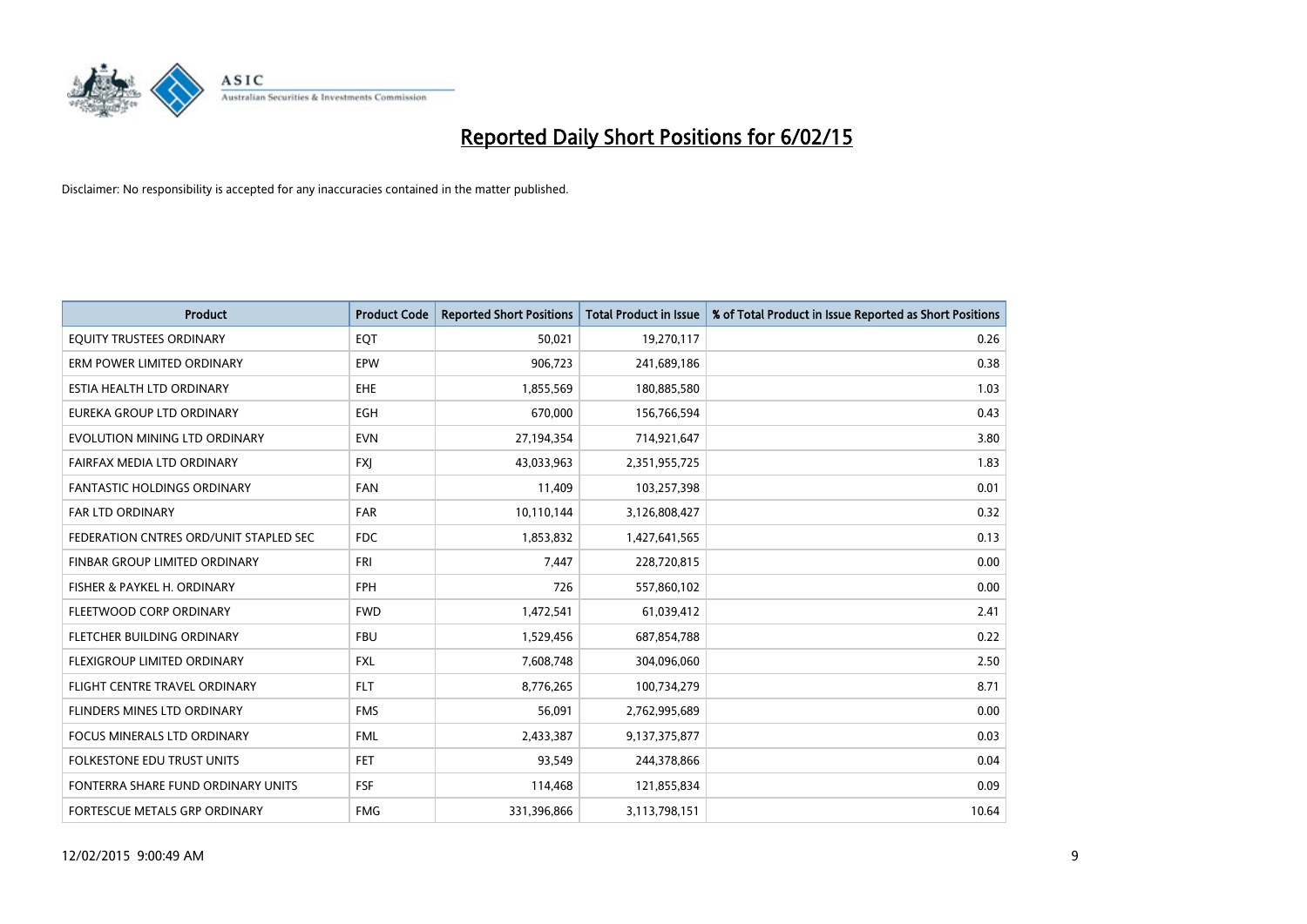

| <b>Product</b>                             | <b>Product Code</b> | <b>Reported Short Positions</b> | <b>Total Product in Issue</b> | % of Total Product in Issue Reported as Short Positions |
|--------------------------------------------|---------------------|---------------------------------|-------------------------------|---------------------------------------------------------|
| FREEDOM FOOD LTD ORDINARY                  | <b>FNP</b>          | 40,276                          | 152,689,663                   | 0.03                                                    |
| <b>G.U.D. HOLDINGS ORDINARY</b>            | GUD                 | 2,846,676                       | 70,939,492                    | 4.01                                                    |
| <b>G8 EDUCATION LIMITED ORDINARY</b>       | <b>GEM</b>          | 12,618,647                      | 359,151,207                   | 3.51                                                    |
| <b>GALAXY RESOURCES ORDINARY</b>           | <b>GXY</b>          | 831,022                         | 1,064,783,990                 | 0.08                                                    |
| <b>GBST HOLDINGS., ORDINARY</b>            | <b>GBT</b>          | 15,751                          | 66,561,725                    | 0.02                                                    |
| <b>GDI PROPERTY GRP STAPLED SECURITIES</b> | <b>GDI</b>          | 457,650                         | 567,575,025                   | 0.08                                                    |
| <b>GENESIS ENERGY LTD ORDINARY</b>         | <b>GNE</b>          | 4,951                           | 1,000,000,000                 | 0.00                                                    |
| <b>GENETIC TECHNOLOGIES ORDINARY</b>       | <b>GTG</b>          | 3,186,750                       | 1,080,648,255                 | 0.29                                                    |
| <b>GENWORTH MORTGAGE ORDINARY</b>          | <b>GMA</b>          | 20,117,198                      | 650,000,000                   | 3.09                                                    |
| <b>GEODYNAMICS LIMITED ORDINARY</b>        | GDY                 | 819                             | 435,880,130                   | 0.00                                                    |
| GI DYNAMICS, INC CDI US PROHIBITED         | GID                 | 1,854,445                       | 470,431,120                   | 0.39                                                    |
| <b>GINDALBIE METALS LTD ORDINARY</b>       | GBG                 | 31,189,149                      | 1,495,448,025                 | 2.09                                                    |
| <b>GOLD ROAD RES LTD ORDINARY</b>          | GOR                 | 1,671,236                       | 594,881,822                   | 0.28                                                    |
| <b>GOODMAN FIELDER, ORDINARY</b>           | GFF                 | 6,203,178                       | 1,955,559,207                 | 0.32                                                    |
| <b>GOODMAN GROUP STAPLED</b>               | <b>GMG</b>          | 14,811,510                      | 1,745,460,061                 | 0.85                                                    |
| <b>GPT GROUP STAPLED SEC.</b>              | GPT                 | 5,247,220                       | 1,762,293,107                 | 0.30                                                    |
| <b>GRAINCORP LIMITED A CLASS ORDINARY</b>  | <b>GNC</b>          | 14,671,417                      | 228,855,628                   | 6.41                                                    |
| <b>GRANGE RESOURCES. ORDINARY</b>          | <b>GRR</b>          | 9,064,389                       | 1,157,338,698                 | 0.78                                                    |
| <b>GRAYS ECOM LTD ORDINARY</b>             | <b>GEG</b>          | 2,000                           | 92,109,420                    | 0.00                                                    |
| <b>GREENCROSS LIMITED ORDINARY</b>         | GXL                 | 2,757,721                       | 111,447,503                   | 2.47                                                    |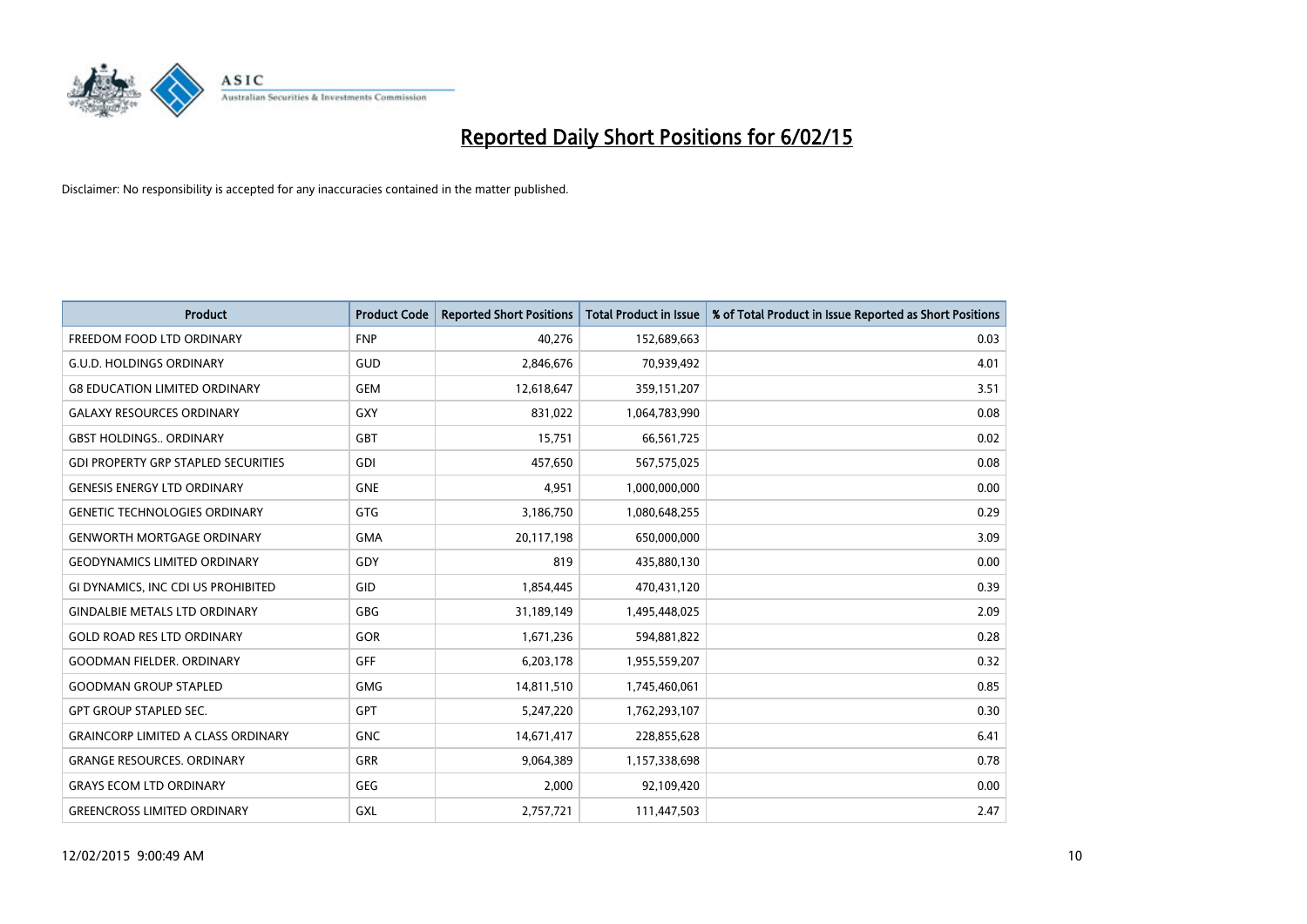

| <b>Product</b>                                   | <b>Product Code</b> | <b>Reported Short Positions</b> | <b>Total Product in Issue</b> | % of Total Product in Issue Reported as Short Positions |
|--------------------------------------------------|---------------------|---------------------------------|-------------------------------|---------------------------------------------------------|
| <b>GREENLAND MIN EN LTD ORDINARY</b>             | GGG                 | 6,178,653                       | 669,389,552                   | 0.92                                                    |
| <b>GROWTHPOINT PROPERTY ORD/UNIT STAPLED SEC</b> | GOZ                 | 749,994                         | 554,602,697                   | 0.14                                                    |
| <b>GRYPHON MINERALS LTD ORDINARY</b>             | GRY                 | 2,202,005                       | 401,290,987                   | 0.55                                                    |
| <b>GUILDFORD COAL LTD ORDINARY</b>               | <b>GUF</b>          | 49,999                          | 917,612,681                   | 0.01                                                    |
| <b>GWA GROUP LTD ORDINARY</b>                    | <b>GWA</b>          | 15,848,863                      | 306,533,770                   | 5.17                                                    |
| <b>HARVEY NORMAN ORDINARY</b>                    | <b>HVN</b>          | 38,617,059                      | 1,110,603,911                 | 3.48                                                    |
| HEALTHSCOPE LIMITED. ORDINARY                    | <b>HSO</b>          | 14,032,265                      | 1,732,094,838                 | 0.81                                                    |
| <b>HENDERSON GROUP CDI 1:1</b>                   | <b>HGG</b>          | 2,896,263                       | 753,392,858                   | 0.38                                                    |
| HFA HOLDINGS LIMITED ORDINARY                    | <b>HFA</b>          | 308                             | 162,147,897                   | 0.00                                                    |
| HILLGROVE RES LTD ORDINARY                       | <b>HGO</b>          | 105,596                         | 147,798,623                   | 0.07                                                    |
| HILLS LTD ORDINARY                               | <b>HIL</b>          | 1,601,218                       | 231,985,526                   | 0.69                                                    |
| HORIZON OIL LIMITED ORDINARY                     | <b>HZN</b>          | 43,723,985                      | 1,301,981,265                 | 3.36                                                    |
| HOTEL PROPERTY STAPLED                           | <b>HPI</b>          | 197,507                         | 146,105,439                   | 0.14                                                    |
| <b>ICAR ASIA LTD ORDINARY</b>                    | ICQ                 | 192,994                         | 217,769,656                   | 0.09                                                    |
| <b>IINET LIMITED ORDINARY</b>                    | <b>IIN</b>          | 7,953,943                       | 162,163,526                   | 4.90                                                    |
| ILUKA RESOURCES ORDINARY                         | ILU                 | 23,636,235                      | 418,700,517                   | 5.65                                                    |
| <b>IMDEX LIMITED ORDINARY</b>                    | <b>IMD</b>          | 1,654,418                       | 216,203,136                   | 0.77                                                    |
| IMF BENTHAM LTD ORDINARY                         | <b>IMF</b>          | 4,495,405                       | 166,580,957                   | 2.70                                                    |
| <b>INCITEC PIVOT ORDINARY</b>                    | IPL                 | 27,343,394                      | 1,675,621,466                 | 1.63                                                    |
| INDEPENDENCE GROUP ORDINARY                      | <b>IGO</b>          | 1,889,498                       | 234,256,573                   | 0.81                                                    |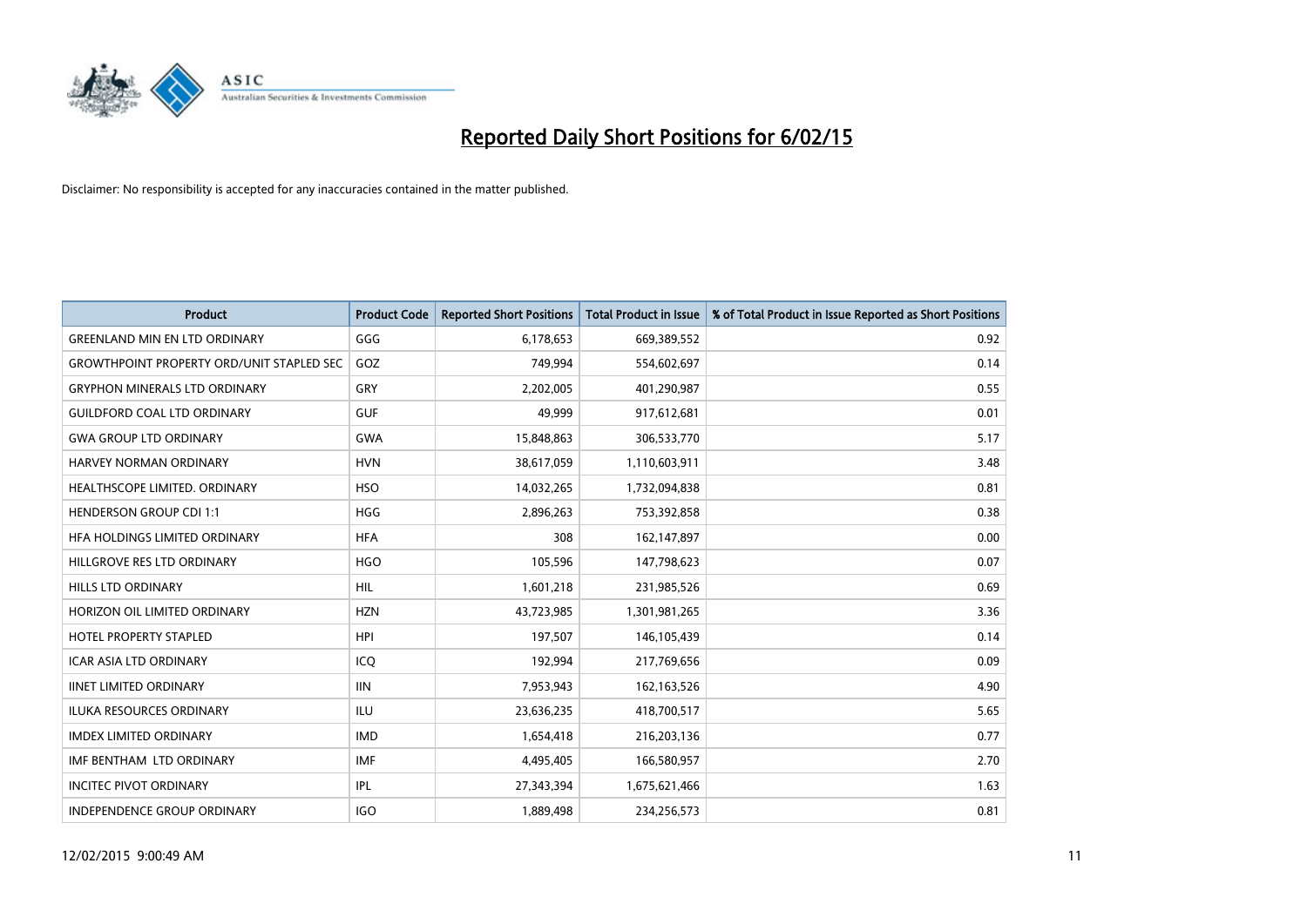

| <b>Product</b>                                | <b>Product Code</b> | <b>Reported Short Positions</b> | <b>Total Product in Issue</b> | % of Total Product in Issue Reported as Short Positions |
|-----------------------------------------------|---------------------|---------------------------------|-------------------------------|---------------------------------------------------------|
| <b>INDUSTRIA REIT STAPLED</b>                 | <b>IDR</b>          | 668,321                         | 125,000,001                   | 0.53                                                    |
| <b>INFIGEN ENERGY STAPLED SECURITIES</b>      | <b>IFN</b>          | 3,584,574                       | 767,887,581                   | 0.47                                                    |
| <b>INFOMEDIA LTD ORDINARY</b>                 | IFM                 | 727,473                         | 307,127,687                   | 0.24                                                    |
| <b>INGENIA GROUP STAPLED SECURITIES</b>       | <b>INA</b>          | 10,604,922                      | 878,851,910                   | 1.21                                                    |
| <b>INSURANCE AUSTRALIA ORDINARY</b>           | <b>IAG</b>          | 7,153,501                       | 2,341,618,048                 | 0.31                                                    |
| <b>INTREPID MINES ORDINARY</b>                | <b>IAU</b>          | 739,195                         | 369,869,196                   | 0.20                                                    |
| INTUERI EDU GRP LTD ORDINARY                  | <b>IOE</b>          | 152                             | 100,000,000                   | 0.00                                                    |
| <b>INVESTA OFFICE FUND STAPLED SECURITIES</b> | <b>IOF</b>          | 1,976,242                       | 614,047,458                   | 0.32                                                    |
| <b>INVOCARE LIMITED ORDINARY</b>              | <b>IVC</b>          | 4,033,780                       | 110,030,298                   | 3.67                                                    |
| <b>IOOF HOLDINGS LTD ORDINARY</b>             | IFL                 | 14,456,951                      | 300,133,752                   | 4.82                                                    |
| <b>IPH LIMITED ORDINARY</b>                   | <b>IPH</b>          | 567,214                         | 157,559,499                   | 0.36                                                    |
| <b>IPROPERTY GROUP LTD ORDINARY</b>           | <b>IPP</b>          | 3,082,838                       | 186,703,204                   | 1.65                                                    |
| <b>IRESS LIMITED ORDINARY</b>                 | <b>IRE</b>          | 6,358,874                       | 159,097,319                   | 4.00                                                    |
| <b>ISELECT LTD ORDINARY</b>                   | <b>ISU</b>          | 1,961,011                       | 261,489,894                   | 0.75                                                    |
| <b>ISENTIA GROUP LTD ORDINARY</b>             | <b>ISD</b>          | 610,344                         | 200,000,001                   | 0.31                                                    |
| <b>ISENTRIC LTD. ORDINARY</b>                 | ICU                 | 39.829                          | 87,250,949                    | 0.05                                                    |
| JAMES HARDIE INDUST CHESS DEPOSITARY INT      | <b>IHX</b>          | 12,100,425                      | 445,256,278                   | 2.72                                                    |
| <b>JAPARA HEALTHCARE LT ORDINARY</b>          | <b>IHC</b>          | 18,287,295                      | 263,046,592                   | 6.95                                                    |
| <b>JB HI-FI LIMITED ORDINARY</b>              | <b>IBH</b>          | 9,191,722                       | 98,950,309                    | 9.29                                                    |
| KAROON GAS AUSTRALIA ORDINARY                 | <b>KAR</b>          | 23.542.482                      | 246,608,239                   | 9.55                                                    |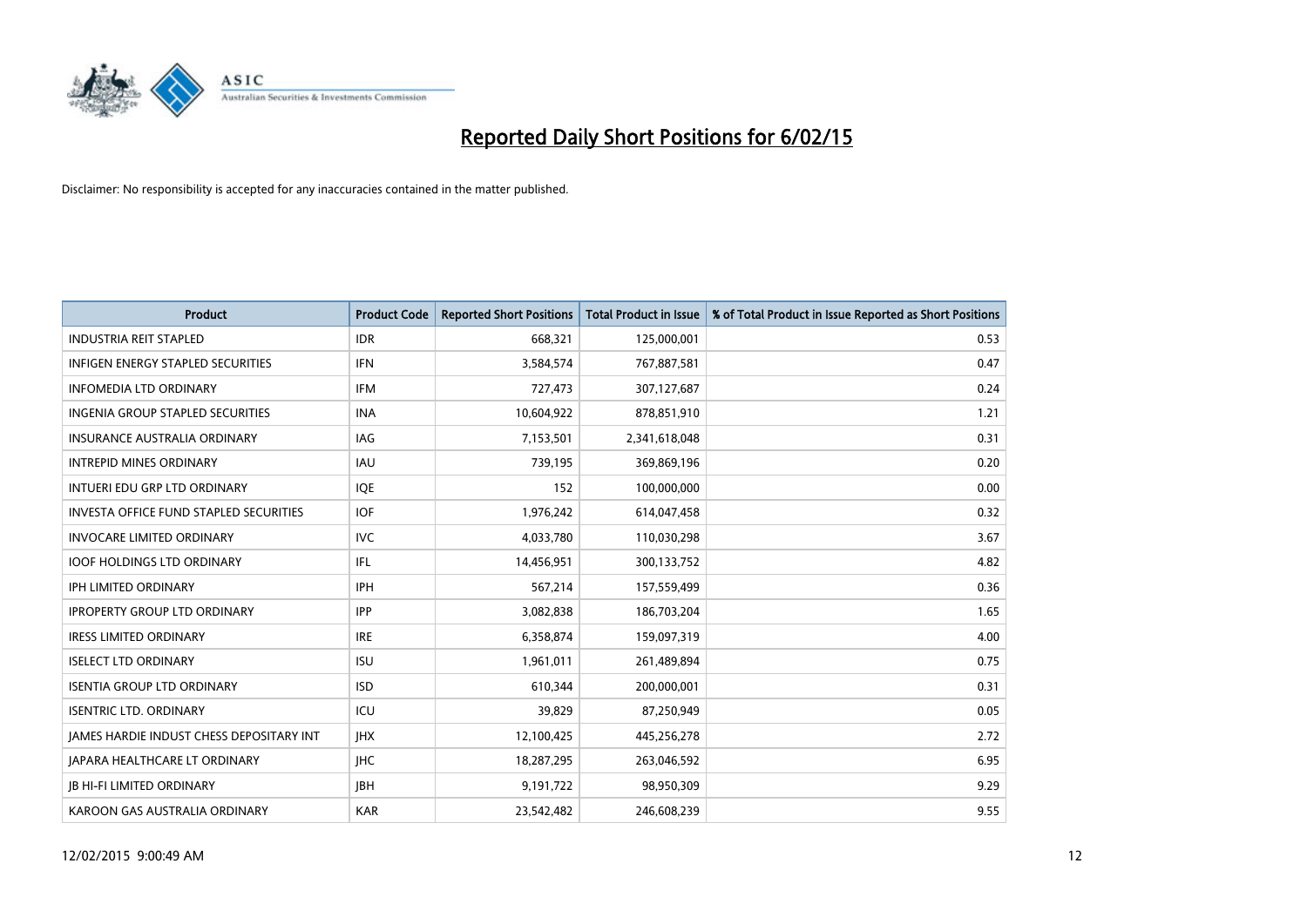

| <b>Product</b>                        | <b>Product Code</b> | <b>Reported Short Positions</b> | <b>Total Product in Issue</b> | % of Total Product in Issue Reported as Short Positions |
|---------------------------------------|---------------------|---------------------------------|-------------------------------|---------------------------------------------------------|
| KATHMANDU HOLD LTD ORDINARY           | <b>KMD</b>          | 8,497,123                       | 201,484,583                   | 4.22                                                    |
| <b>KBL MINING LIMITED ORDINARY</b>    | <b>KBL</b>          | 1,820                           | 396,535,629                   | 0.00                                                    |
| KINGSGATE CONSOLID. ORDINARY          | <b>KCN</b>          | 20,082,836                      | 223,584,937                   | 8.98                                                    |
| KINGSROSE MINING LTD ORDINARY         | <b>KRM</b>          | 315,348                         | 358,611,493                   | 0.09                                                    |
| <b>KOGI IRON LTD ORDINARY</b>         | KFE                 | 654,562                         | 376,669,836                   | 0.17                                                    |
| LEIGHTON HOLDINGS ORDINARY            | LEI                 | 6,266,290                       | 338,503,563                   | 1.85                                                    |
| LEND LEASE GROUP UNIT/ORD STAPLED     | <b>LLC</b>          | 2,781,559                       | 579,596,726                   | 0.48                                                    |
| LIQUEFIED NATURAL ORDINARY            | <b>LNG</b>          | 14,097,022                      | 462,643,201                   | 3.05                                                    |
| LONESTAR RESO LTD ORDINARY            | <b>LNR</b>          | 116,008                         | 752,187,211                   | 0.02                                                    |
| LYNAS CORPORATION ORDINARY            | <b>LYC</b>          | 85,047,269                      | 3,370,958,700                 | 2.52                                                    |
| <b>M2 GRP LTD ORDINARY</b>            | <b>MTU</b>          | 2,191,152                       | 181,905,060                   | 1.20                                                    |
| <b>MACA LIMITED ORDINARY</b>          | <b>MLD</b>          | 971,357                         | 232,676,373                   | 0.42                                                    |
| <b>MACMAHON HOLDINGS ORDINARY</b>     | <b>MAH</b>          | 813,807                         | 1,261,699,966                 | 0.06                                                    |
| MACO ATLAS ROADS GRP ORDINARY STAPLED | <b>MOA</b>          | 13,577,442                      | 511,538,852                   | 2.65                                                    |
| MACQUARIE GROUP LTD ORDINARY          | MQG                 | 771,036                         | 324,342,024                   | 0.24                                                    |
| MAGELLAN FIN GRP LTD ORDINARY         | <b>MFG</b>          | 1,472,871                       | 159,818,691                   | 0.92                                                    |
| MANTRA GROUP LTD ORDINARY             | <b>MTR</b>          | 4,365,648                       | 249,471,229                   | 1.75                                                    |
| <b>MATRIX C &amp; E LTD ORDINARY</b>  | <b>MCE</b>          | 2,546,724                       | 94,555,428                    | 2.69                                                    |
| MAVERICK DRILLING ORDINARY            | <b>MAD</b>          | 1,073,180                       | 545,000,115                   | 0.20                                                    |
| <b>MAXITRANS INDUSTRIES ORDINARY</b>  | <b>MXI</b>          | 133,793                         | 185,075,653                   | 0.07                                                    |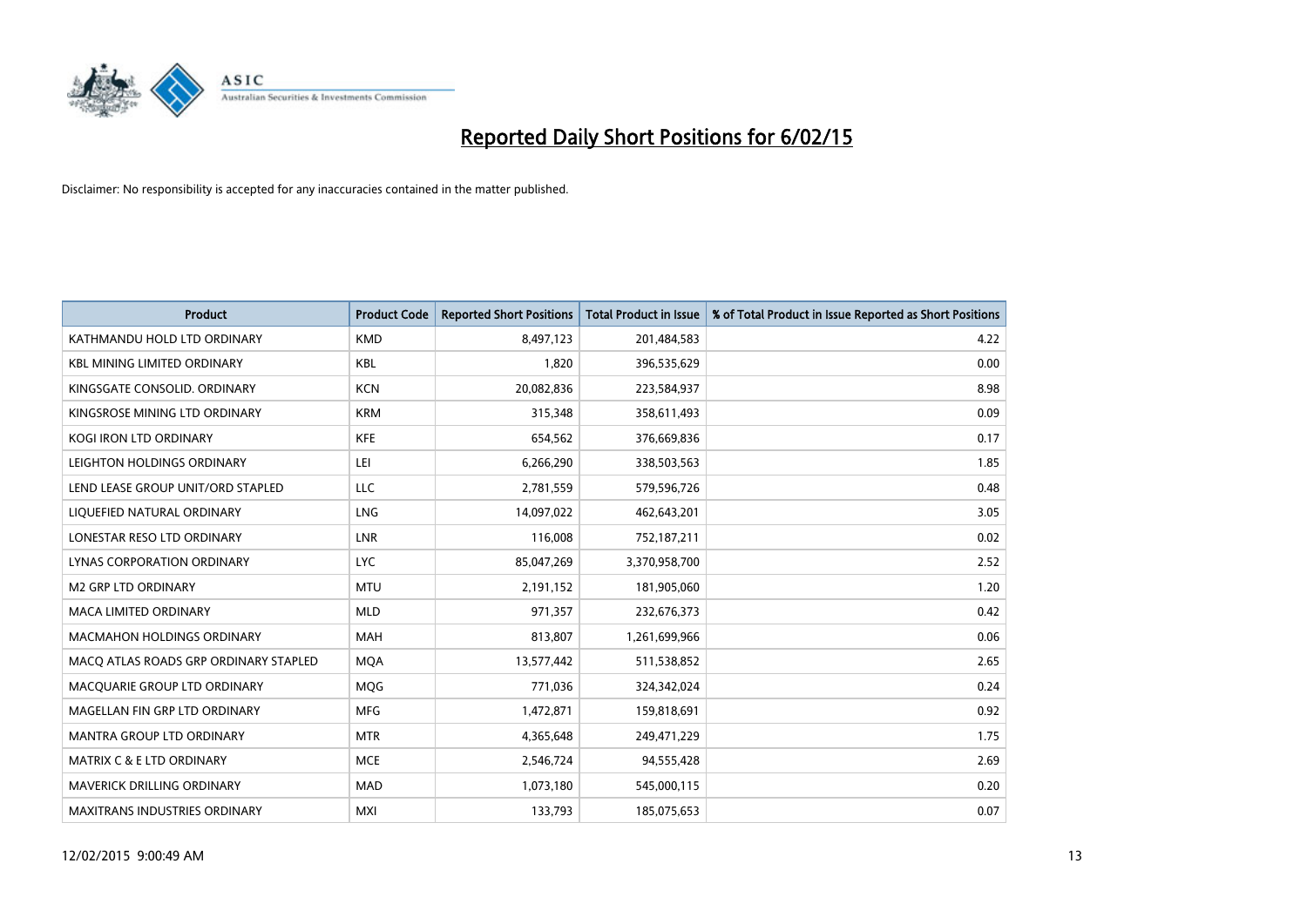

| <b>Product</b>                      | <b>Product Code</b> | <b>Reported Short Positions</b> | <b>Total Product in Issue</b> | % of Total Product in Issue Reported as Short Positions |
|-------------------------------------|---------------------|---------------------------------|-------------------------------|---------------------------------------------------------|
| MAYNE PHARMA LTD ORDINARY           | <b>MYX</b>          | 16,565,630                      | 593,301,190                   | 2.79                                                    |
| MCMILLAN SHAKESPEARE ORDINARY       | <b>MMS</b>          | 746,718                         | 77,525,801                    | 0.96                                                    |
| MEDIBANK PRIVATE LTD ORDINARY       | <b>MPL</b>          | 25,591,801                      | 2,754,003,240                 | 0.93                                                    |
| MEDUSA MINING LTD ORDINARY          | <b>MML</b>          | 10,062,484                      | 207,794,301                   | 4.84                                                    |
| MERIDIAN ENERGY INSTALMENT RECEIPTS | <b>MEZCA</b>        | 200,000                         | 1,255,413,626                 | 0.02                                                    |
| MESOBLAST LIMITED ORDINARY          | <b>MSB</b>          | 22,310,316                      | 324,201,029                   | 6.88                                                    |
| METALS X LIMITED ORDINARY           | <b>MLX</b>          | 130,458                         | 416,010,939                   | 0.03                                                    |
| METCASH LIMITED ORDINARY            | <b>MTS</b>          | 139,927,245                     | 928,357,876                   | 15.07                                                   |
| MIGHTY RIVER POWER ORDINARY         | <b>MYT</b>          | 1,755,623                       | 1,400,012,517                 | 0.13                                                    |
| MINCOR RESOURCES NL ORDINARY        | <b>MCR</b>          | 14,174                          | 188,208,274                   | 0.01                                                    |
| MINERAL DEPOSITS ORDINARY           | <b>MDL</b>          | 974,220                         | 103,676,341                   | 0.94                                                    |
| MINERAL RESOURCES, ORDINARY         | <b>MIN</b>          | 16,645,267                      | 187,270,274                   | 8.89                                                    |
| MINT PAYMENTS LTD ORDINARY          | <b>MNW</b>          | 33,879                          | 470,635,552                   | 0.01                                                    |
| MIRABELA NICKEL LTD ORDINARY        | <b>MBN</b>          | 2,012,293                       | 929,710,216                   | 0.22                                                    |
| MIRVAC GROUP STAPLED SECURITIES     | <b>MGR</b>          | 15,601,211                      | 3,697,197,370                 | 0.42                                                    |
| MMAOFFSHOR ORDINARY                 | <b>MRM</b>          | 25,917,240                      | 368,666,221                   | 7.03                                                    |
| MOLOPO ENERGY LTD ORDINARY          | <b>MPO</b>          | 10,833                          | 248,832,798                   | 0.00                                                    |
| <b>MONADELPHOUS GROUP ORDINARY</b>  | <b>MND</b>          | 7,042,979                       | 92,998,380                    | 7.57                                                    |
| MONASH IVF GROUP LTD ORDINARY       | <b>MVF</b>          | 821,484                         | 231,081,089                   | 0.36                                                    |
| MORTGAGE CHOICE LTD ORDINARY        | <b>MOC</b>          | 21,710                          | 124,216,248                   | 0.02                                                    |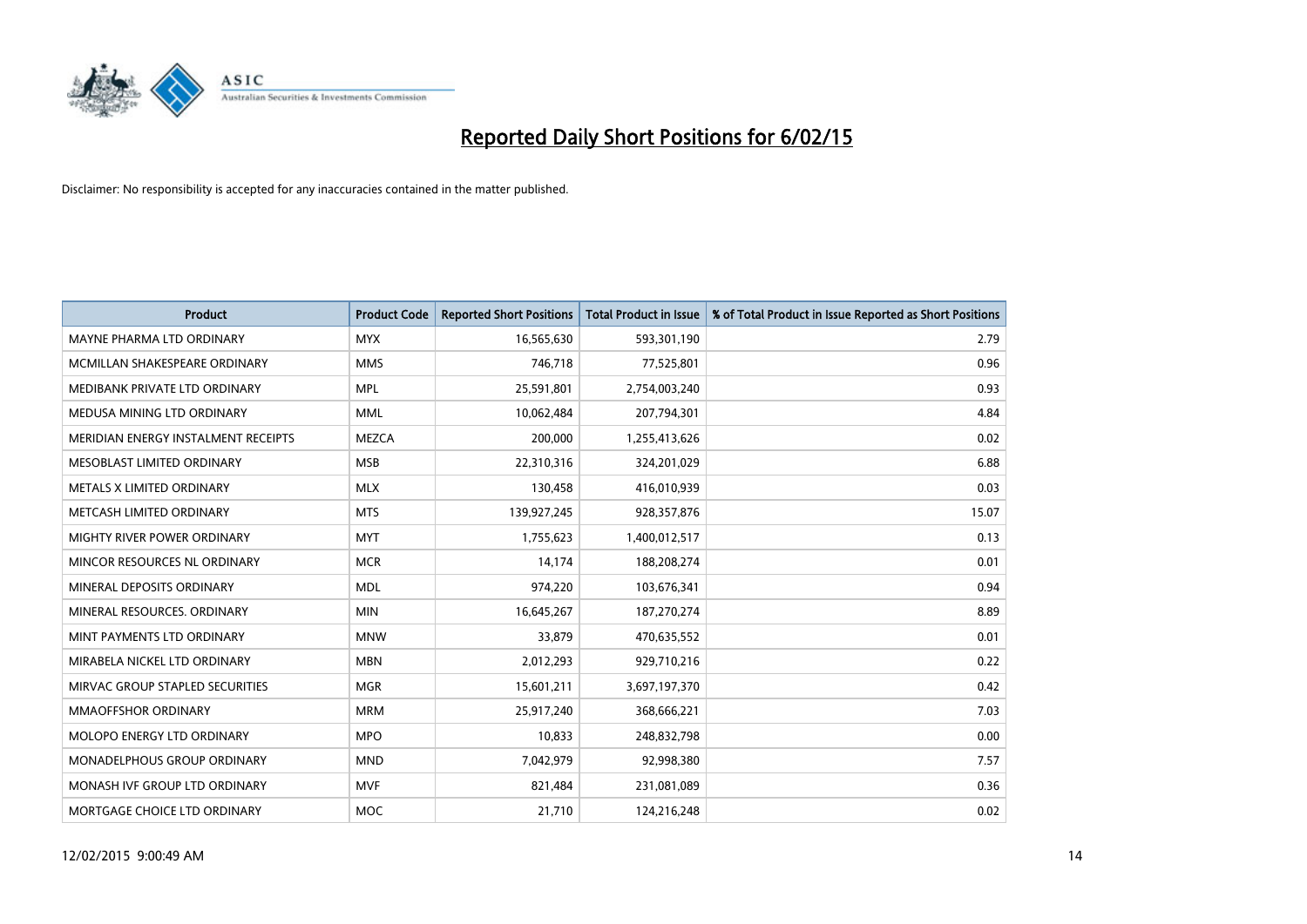

| <b>Product</b>                    | <b>Product Code</b> | <b>Reported Short Positions</b> | <b>Total Product in Issue</b> | % of Total Product in Issue Reported as Short Positions |
|-----------------------------------|---------------------|---------------------------------|-------------------------------|---------------------------------------------------------|
| <b>MOUNT GIBSON IRON ORDINARY</b> | MGX                 | 76,359,026                      | 1,090,805,085                 | 7.00                                                    |
| MULTIPLEX SITES SITES             | <b>MXUPA</b>        | 2,155                           | 4,500,000                     | 0.05                                                    |
| <b>MYER HOLDINGS LTD ORDINARY</b> | <b>MYR</b>          | 111,891,547                     | 585,689,551                   | 19.10                                                   |
| NANOSONICS LIMITED ORDINARY       | <b>NAN</b>          | 2,679,048                       | 264,362,826                   | 1.01                                                    |
| NATIONAL AUST. BANK CPS II        | <b>NABPB</b>        | 500                             | 17,171,930                    | 0.00                                                    |
| NATIONAL AUST, BANK ORDINARY      | <b>NAB</b>          | 14,125,960                      | 2,419,353,823                 | 0.58                                                    |
| NATIONAL STORAGE STAPLED          | <b>NSR</b>          | 1,404,021                       | 295,631,660                   | 0.47                                                    |
| NAVITAS LIMITED ORDINARY          | <b>NVT</b>          | 2,518,567                       | 376,037,813                   | 0.67                                                    |
| NEARMAP LTD ORDINARY              | <b>NEA</b>          | 2,300,254                       | 348,196,101                   | 0.66                                                    |
| NEON ENERGY LIMITED ORDINARY      | <b>NEN</b>          | 13,245                          | 553,037,848                   | 0.00                                                    |
| NEW HOPE CORPORATION ORDINARY     | <b>NHC</b>          | 1,122,482                       | 830,999,449                   | 0.14                                                    |
| NEWCREST MINING ORDINARY          | <b>NCM</b>          | 8,195,982                       | 766,510,971                   | 1.07                                                    |
| NEWS CORP A NON-VOTING CDI        | <b>NWSLV</b>        | 335                             | 2,513,551                     | 0.01                                                    |
| NEWS CORP B VOTING CDI            | <b>NWS</b>          | 2,619,752                       | 39,943,353                    | 6.56                                                    |
| NEWSAT LIMITED ORDINARY           | <b>NWT</b>          | 6,337,554                       | 643,574,841                   | 0.98                                                    |
| NEXTDC LIMITED ORDINARY           | <b>NXT</b>          | 19,431,590                      | 193,154,486                   | 10.06                                                   |
| NEXUS ENERGY LIMITED ORDINARY     | <b>NXS</b>          | 58,176                          | 1,330,219,459                 | 0.00                                                    |
| NIB HOLDINGS LIMITED ORDINARY     | <b>NHF</b>          | 161,881                         | 439,004,182                   | 0.04                                                    |
| NINE ENTERTAINMENT ORDINARY       | <b>NEC</b>          | 17,401,808                      | 940,295,023                   | 1.85                                                    |
| NOBLE MINERAL RES ORDINARY        | <b>NMG</b>          | 2,365,726                       | 666,397,952                   | 0.36                                                    |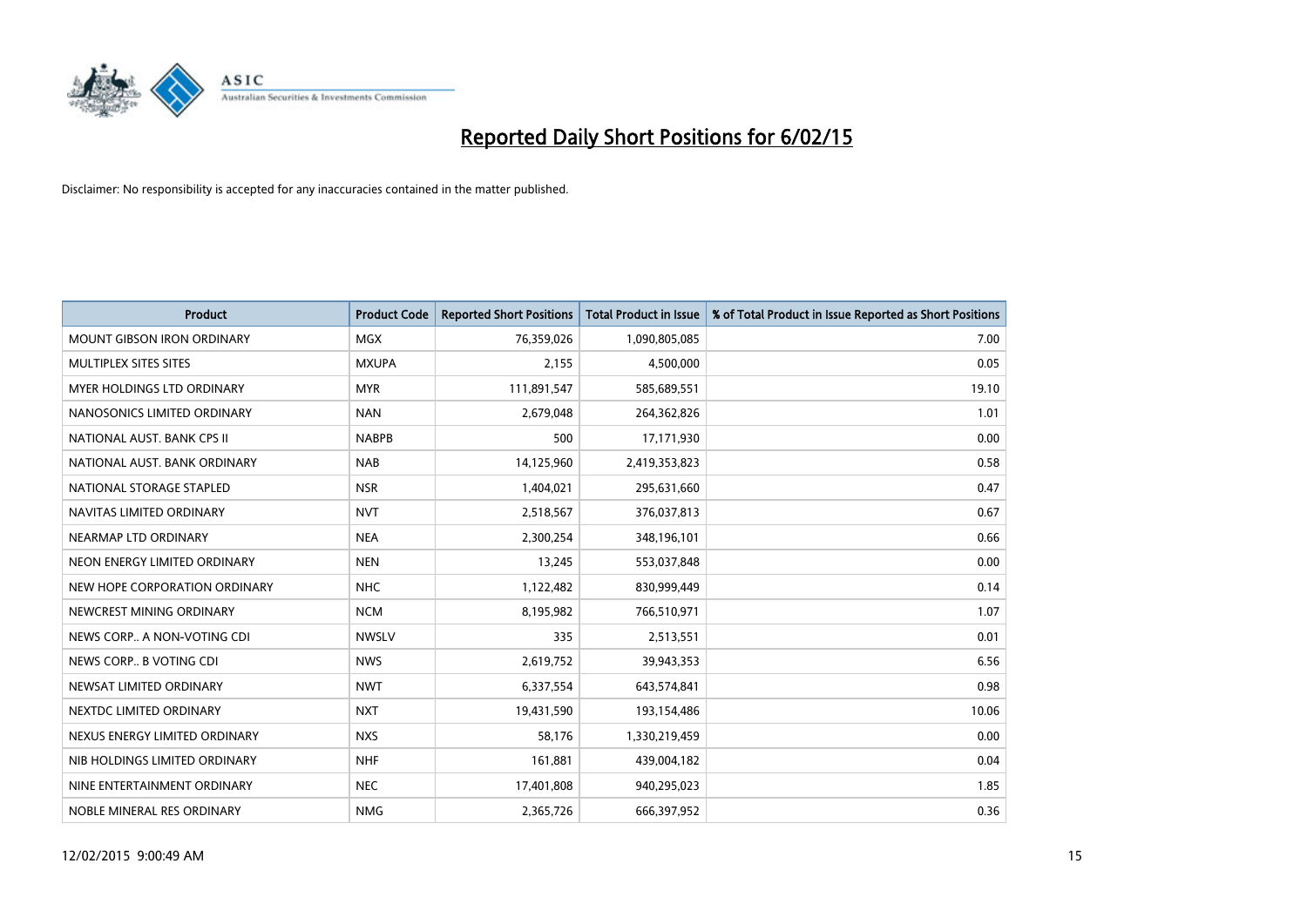

| <b>Product</b>                         | <b>Product Code</b> | <b>Reported Short Positions</b> | <b>Total Product in Issue</b> | % of Total Product in Issue Reported as Short Positions |
|----------------------------------------|---------------------|---------------------------------|-------------------------------|---------------------------------------------------------|
| NORTHERN IRON LTD ORDINARY             | <b>NFE</b>          | 8,685                           | 484,405,314                   | 0.00                                                    |
| NORTHERN STAR ORDINARY                 | <b>NST</b>          | 11,250,249                      | 592,256,718                   | 1.90                                                    |
| NOVION PROPERTY GRP STAPLED SECURITIES | <b>NVN</b>          | 26,469,531                      | 3,050,627,717                 | 0.87                                                    |
| NRW HOLDINGS LIMITED ORDINARY          | <b>NWH</b>          | 17,663,185                      | 278,888,011                   | 6.33                                                    |
| NUFARM LIMITED ORDINARY                | <b>NUF</b>          | 9,546,107                       | 264,948,132                   | 3.60                                                    |
| OCEANAGOLD CORP. CHESS DEPOSITARY INT  | <b>OGC</b>          | 442,669                         | 301,520,186                   | 0.15                                                    |
| OIL SEARCH LTD ORDINARY                | OSH                 | 28,446,704                      | 1,522,692,587                 | 1.87                                                    |
| OOH!MEDIA LIMITED ORDINARY             | OML                 | 637,916                         | 149,882,534                   | 0.43                                                    |
| ORICA LIMITED ORDINARY                 | ORI                 | 29,310,076                      | 372,743,291                   | 7.86                                                    |
| ORIGIN ENERGY ORDINARY                 | <b>ORG</b>          | 13,068,597                      | 1,106,310,149                 | 1.18                                                    |
| OROCOBRE LIMITED ORDINARY              | <b>ORE</b>          | 3,749,384                       | 132,041,911                   | 2.84                                                    |
| ORORA LIMITED ORDINARY                 | <b>ORA</b>          | 1,606,534                       | 1,206,684,923                 | 0.13                                                    |
| OROTONGROUP LIMITED ORDINARY           | ORL                 | 75,416                          | 40,880,902                    | 0.18                                                    |
| OZ MINERALS ORDINARY                   | OZL                 | 4,974,466                       | 303,470,022                   | 1.64                                                    |
| OZFOREX GROUP LTD ORDINARY             | <b>OFX</b>          | 9,888,222                       | 240,000,000                   | 4.12                                                    |
| PACIFIC BRANDS ORDINARY                | <b>PBG</b>          | 87,282,623                      | 917,226,291                   | 9.52                                                    |
| PACIFIC SMILES GRP ORDINARY            | <b>PSQ</b>          | 133,000                         | 151,993,395                   | 0.09                                                    |
| PACT GROUP HLDGS LTD ORDINARY          | PGH                 | 1,381,137                       | 294,145,019                   | 0.47                                                    |
| PALADIN ENERGY LTD ORDINARY            | <b>PDN</b>          | 71,583,823                      | 1,666,927,668                 | 4.29                                                    |
| PANAUST LIMITED ORDINARY               | <b>PNA</b>          | 3,281,740                       | 637,071,326                   | 0.52                                                    |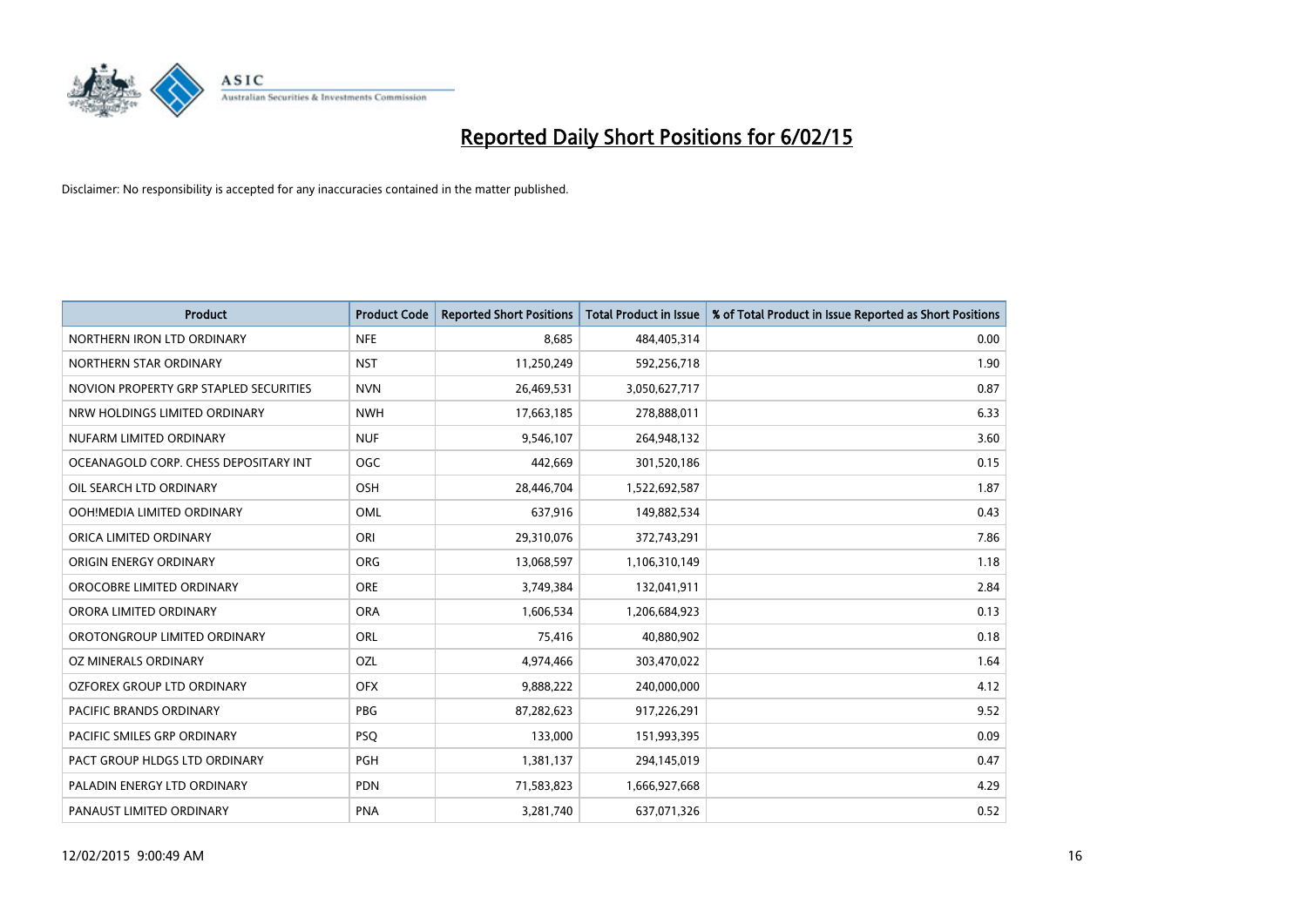

| <b>Product</b>                | <b>Product Code</b> | <b>Reported Short Positions</b> | <b>Total Product in Issue</b> | % of Total Product in Issue Reported as Short Positions |
|-------------------------------|---------------------|---------------------------------|-------------------------------|---------------------------------------------------------|
| PANORAMIC RESOURCES ORDINARY  | PAN                 | 1,089,064                       | 321,424,015                   | 0.34                                                    |
| PANTERRA GOLD LTD ORDINARY    | PGI                 | 1                               | 848,124,168                   | 0.00                                                    |
| PAPERLINX LIMITED ORDINARY    | <b>PPX</b>          | 57,743                          | 665, 181, 261                 | 0.01                                                    |
| PATTIES FOODS LTD ORDINARY    | PFL                 | 7,327                           | 139,234,153                   | 0.01                                                    |
| PEET LIMITED ORDINARY         | <b>PPC</b>          | 8,174                           | 484,853,684                   | 0.00                                                    |
| PENINSULA ENERGY LTD ORDINARY | <b>PEN</b>          | 1,000,000                       | 5,476,640,447                 | 0.02                                                    |
| PERPETUAL LIMITED ORDINARY    | <b>PPT</b>          | 1,148,457                       | 46,574,426                    | 2.47                                                    |
| PERSEUS MINING LTD ORDINARY   | <b>PRU</b>          | 16,180,226                      | 526,656,401                   | 3.07                                                    |
| PHARMAXIS LTD ORDINARY        | <b>PXS</b>          | 8,777                           | 310,621,349                   | 0.00                                                    |
| PLATINUM ASSET ORDINARY       | <b>PTM</b>          | 1,142,765                       | 581,895,380                   | 0.20                                                    |
| PLATINUM AUSTRALIA ORDINARY   | <b>PLA</b>          | 836,127                         | 504,968,043                   | 0.17                                                    |
| PLATINUM CAPITAL LTD ORDINARY | <b>PMC</b>          | 1,742                           | 232,190,254                   | 0.00                                                    |
| PMP LIMITED ORDINARY          | <b>PMP</b>          | 27,581                          | 323,781,124                   | 0.01                                                    |
| POSEIDON NICK LTD ORDINARY    | <b>POS</b>          | 1,903,830                       | 683,588,322                   | 0.28                                                    |
| PRANA BIOTECHNOLOGY ORDINARY  | PBT                 | 2,323,825                       | 488,936,960                   | 0.48                                                    |
| PREMIER INVESTMENTS ORDINARY  | <b>PMV</b>          | 939,404                         | 155,900,075                   | 0.60                                                    |
| PRIMA BIOMED LTD ORDINARY     | <b>PRR</b>          | 353,599                         | 1,389,839,964                 | 0.03                                                    |
| PRIMARY HEALTH CARE ORDINARY  | <b>PRY</b>          | 41,816,866                      | 512,130,550                   | 8.17                                                    |
| PRIME MEDIA GRP LTD ORDINARY  | <b>PRT</b>          | 1,211,703                       | 366,330,303                   | 0.33                                                    |
| PROGRAMMED ORDINARY           | <b>PRG</b>          | 499,294                         | 118,651,911                   | 0.42                                                    |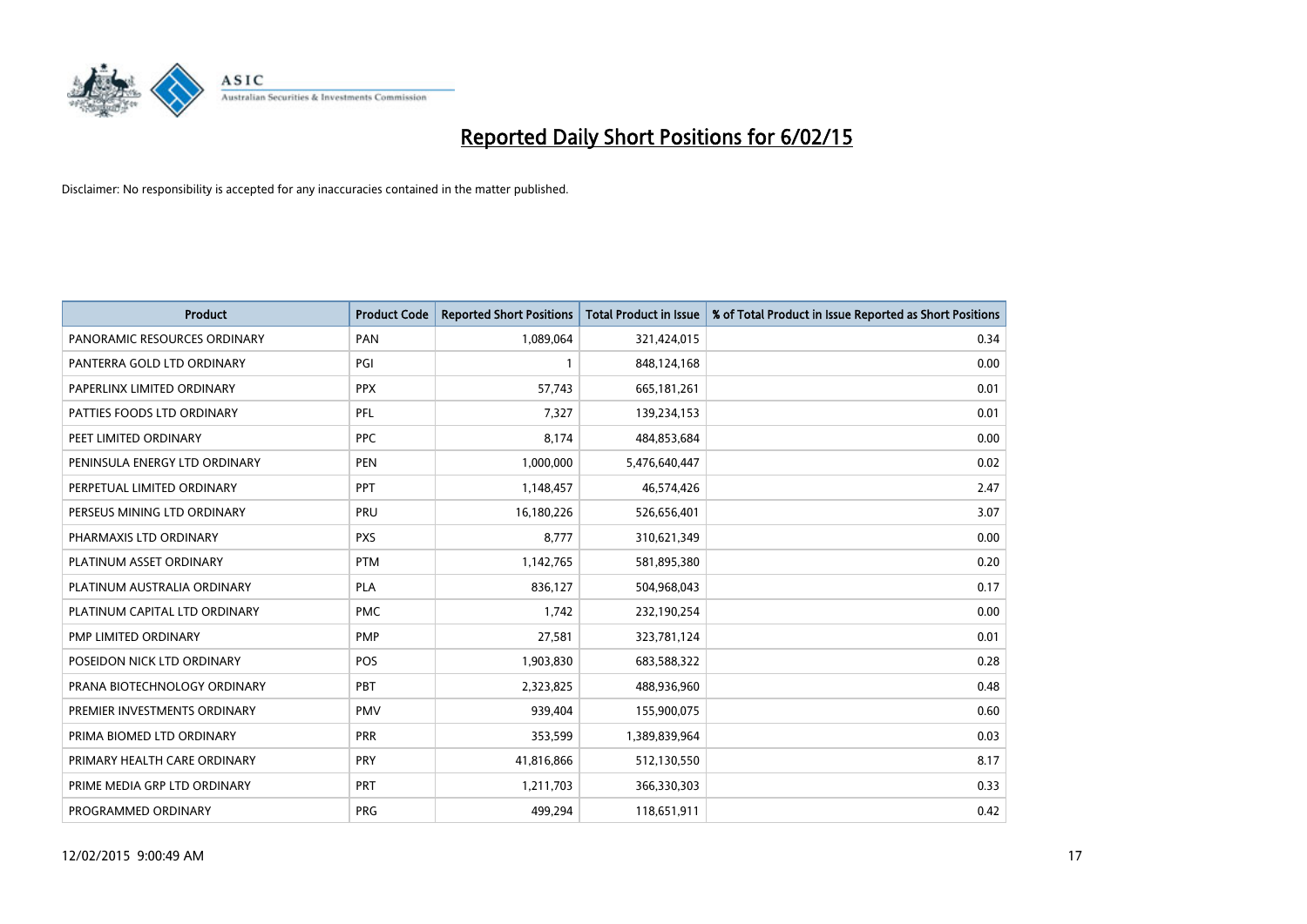

| <b>Product</b>                      | <b>Product Code</b> | <b>Reported Short Positions</b> | <b>Total Product in Issue</b> | % of Total Product in Issue Reported as Short Positions |
|-------------------------------------|---------------------|---------------------------------|-------------------------------|---------------------------------------------------------|
| PROMESA LIMITED ORDINARY            | <b>PRA</b>          | 1,848,713                       | 384,412,465                   | 0.48                                                    |
| PURA VIDA ENERGY NL ORDINARY        | <b>PVD</b>          | 1,238,252                       | 133,404,383                   | 0.93                                                    |
| <b>QANTAS AIRWAYS ORDINARY</b>      | QAN                 | 1,321,327                       | 2,196,330,250                 | 0.06                                                    |
| OBE INSURANCE GROUP ORDINARY        | <b>OBE</b>          | 14,100,066                      | 1,364,945,301                 | 1.03                                                    |
| <b>OUBE HOLDINGS LTD ORDINARY</b>   | <b>QUB</b>          | 4,363,385                       | 1,054,428,076                 | 0.41                                                    |
| QUICKSTEP HOLDINGS ORDINARY         | QHL                 | 53,063                          | 397,679,021                   | 0.01                                                    |
| RAMSAY HEALTH CARE ORDINARY         | <b>RHC</b>          | 427,271                         | 202,081,252                   | 0.21                                                    |
| <b>RCG CORPORATION LTD ORDINARY</b> | <b>RCG</b>          | 292,390                         | 268,408,625                   | 0.11                                                    |
| <b>RCR TOMLINSON ORDINARY</b>       | <b>RCR</b>          | 775,899                         | 138,745,453                   | 0.56                                                    |
| <b>REA GROUP ORDINARY</b>           | <b>REA</b>          | 2,049,926                       | 131,714,699                   | 1.56                                                    |
| RECALL HOLDINGS LTD ORDINARY        | <b>REC</b>          | 641,857                         | 313,674,711                   | 0.20                                                    |
| <b>RECKON LIMITED ORDINARY</b>      | <b>RKN</b>          | 1,477,266                       | 112,084,762                   | 1.32                                                    |
| RED 5 LIMITED ORDINARY              | <b>RED</b>          | 174,740                         | 759,451,008                   | 0.02                                                    |
| <b>RED FORK ENERGY ORDINARY</b>     | <b>RFE</b>          | 112,160                         | 501,051,719                   | 0.02                                                    |
| REDBANK ENERGY LTD ORDINARY         | <b>AEJ</b>          | 13                              | 786,287                       | 0.00                                                    |
| REGIONAL EXPRESS ORDINARY           | <b>REX</b>          | 35,576                          | 110,154,375                   | 0.03                                                    |
| REGIS HEALTHCARE LTD ORDINARY       | <b>REG</b>          | 981,541                         | 300, 345, 797                 | 0.33                                                    |
| REGIS RESOURCES ORDINARY            | <b>RRL</b>          | 33,487,662                      | 499,781,595                   | 6.70                                                    |
| RESMED INC CDI 10:1                 | <b>RMD</b>          | 6,645,147                       | 1,403,838,170                 | 0.47                                                    |
| <b>RESOLUTE MINING ORDINARY</b>     | <b>RSG</b>          | 3,845,140                       | 641,189,223                   | 0.60                                                    |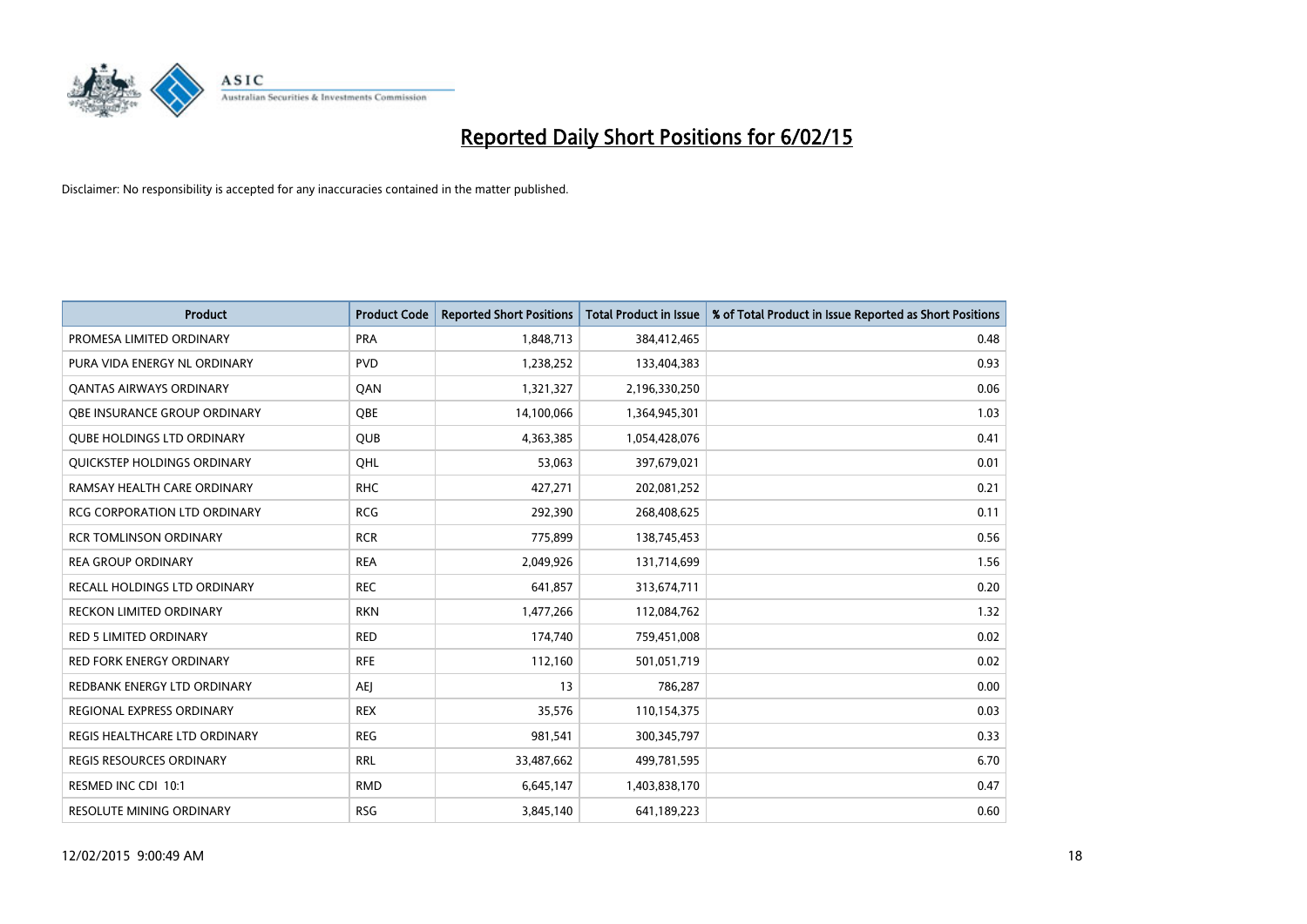

| <b>Product</b>                               | <b>Product Code</b> | <b>Reported Short Positions</b> | <b>Total Product in Issue</b> | % of Total Product in Issue Reported as Short Positions |
|----------------------------------------------|---------------------|---------------------------------|-------------------------------|---------------------------------------------------------|
| <b>RETAIL FOOD GROUP ORDINARY</b>            | <b>RFG</b>          | 5,095,374                       | 159,386,728                   | 3.20                                                    |
| REX MINERALS LIMITED ORDINARY                | <b>RXM</b>          | 815,728                         | 220,519,784                   | 0.37                                                    |
| RIDLEY CORPORATION ORDINARY                  | <b>RIC</b>          | 10,997                          | 307,817,071                   | 0.00                                                    |
| RIO TINTO LIMITED ORDINARY                   | <b>RIO</b>          | 3,513,677                       | 435,758,720                   | 0.81                                                    |
| ROC OIL COMPANY ORDINARY                     | <b>ROC</b>          | 359,692                         | 687,618,400                   | 0.05                                                    |
| <b>ROX RESOURCES ORDINARY</b>                | <b>RXL</b>          | 5,523,255                       | 849,673,095                   | 0.65                                                    |
| ROYAL WOLF HOLDINGS ORDINARY                 | <b>RWH</b>          | 175,790                         | 100,387,052                   | 0.18                                                    |
| SAI GLOBAL LIMITED ORDINARY                  | SAI                 | 944,871                         | 211,761,727                   | 0.45                                                    |
| SALMAT LIMITED ORDINARY                      | <b>SLM</b>          | 32,027                          | 159,812,799                   | 0.02                                                    |
| SANDFIRE RESOURCES ORDINARY                  | <b>SFR</b>          | 2,786,603                       | 156,428,011                   | 1.78                                                    |
| <b>SANTOS LTD ORDINARY</b>                   | <b>STO</b>          | 16,528,472                      | 982,307,809                   | 1.68                                                    |
| SARACEN MINERAL ORDINARY                     | SAR                 | 1,766,426                       | 792,784,738                   | 0.22                                                    |
| <b>SCA PROPERTY GROUP STAPLED SECURITIES</b> | SCP                 | 20,947,186                      | 650,839,582                   | 3.22                                                    |
| <b>SCENTRE GRP STAPLED</b>                   | SCG                 | 18,399,544                      | 5,324,296,678                 | 0.35                                                    |
| SEDGMAN LIMITED ORDINARY                     | <b>SDM</b>          | 1,128,550                       | 227,059,277                   | 0.50                                                    |
| SEEK LIMITED ORDINARY                        | <b>SEK</b>          | 8,905,000                       | 342,622,917                   | 2.60                                                    |
| SELECT HARVESTS ORDINARY                     | SHV                 | 1,172,091                       | 70,940,874                    | 1.65                                                    |
| SENEX ENERGY LIMITED ORDINARY                | <b>SXY</b>          | 99,836,049                      | 1,149,657,377                 | 8.68                                                    |
| SERVICE STREAM ORDINARY                      | <b>SSM</b>          | 30                              | 386,389,873                   | 0.00                                                    |
| SEVEN GROUP HOLDINGS ORDINARY                | <b>SVW</b>          | 9,643,845                       | 296,260,281                   | 3.26                                                    |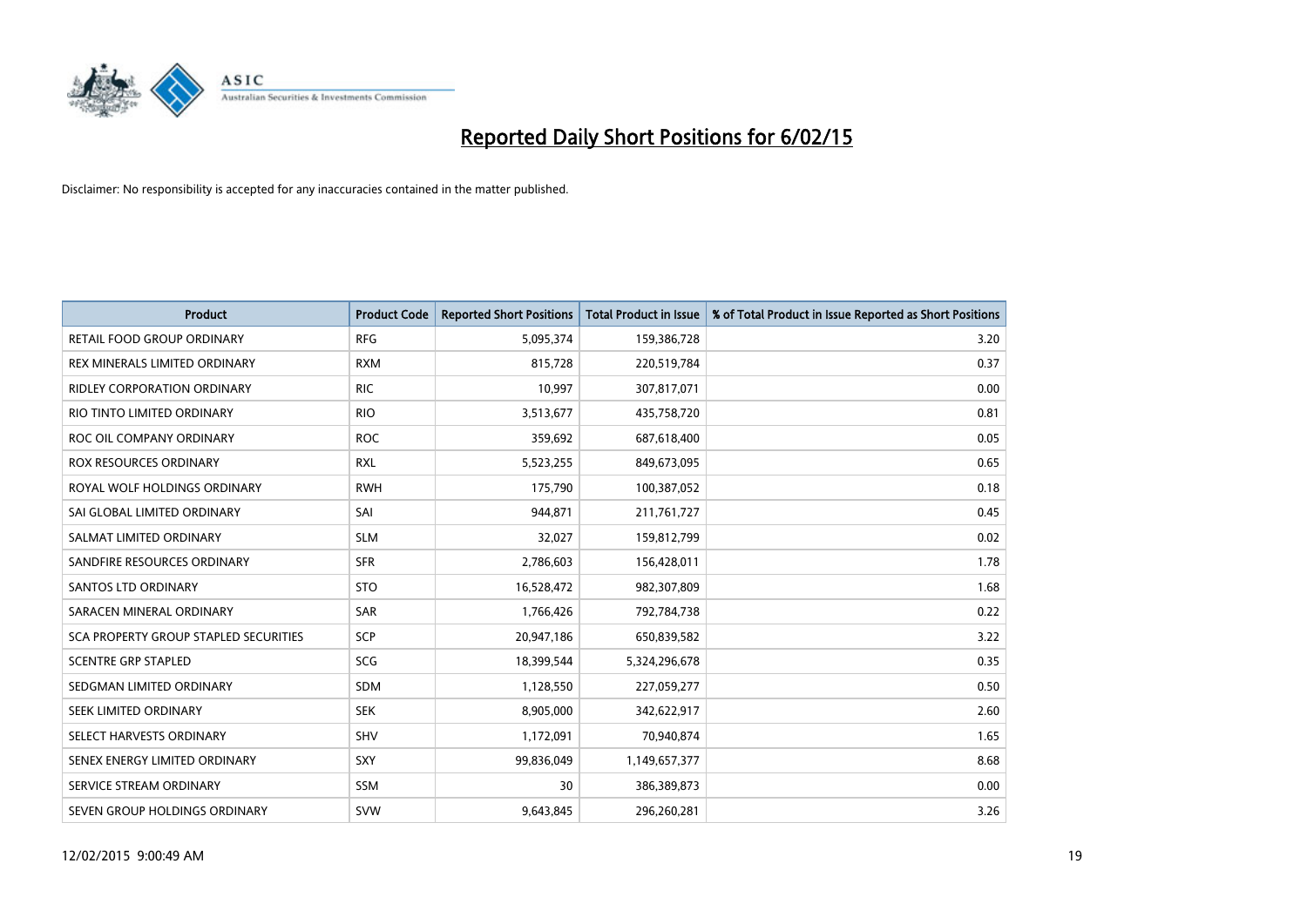

| <b>Product</b>                           | <b>Product Code</b> | <b>Reported Short Positions</b> | <b>Total Product in Issue</b> | % of Total Product in Issue Reported as Short Positions |
|------------------------------------------|---------------------|---------------------------------|-------------------------------|---------------------------------------------------------|
| SEVEN WEST MEDIA LTD ORDINARY            | <b>SWM</b>          | 19,672,125                      | 999,160,872                   | 1.97                                                    |
| SEYMOUR WHYTE LTD ORDINARY               | SWL                 | 56,371                          | 87,647,595                    | 0.06                                                    |
| SG FLEET GROUP LTD ORDINARY              | SGF                 | 547,162                         | 242,691,826                   | 0.23                                                    |
| SHINE CORPORATE ORDINARY                 | SHI                 | 58,775                          | 172,400,081                   | 0.03                                                    |
| SIGMA PHARMACEUTICAL ORDINARY            | <b>SIP</b>          | 21,664,330                      | 1,108,086,575                 | 1.96                                                    |
| SILEX SYSTEMS ORDINARY                   | <b>SLX</b>          | 6,965,850                       | 170,467,339                   | 4.09                                                    |
| SILVER CHEF LIMITED ORDINARY             | SIV                 | 13,743                          | 29,640,865                    | 0.05                                                    |
| SILVER LAKE RESOURCE ORDINARY            | <b>SLR</b>          | 19,800,903                      | 503,233,971                   | 3.93                                                    |
| SIMONDS GRP LTD ORDINARY                 | <b>SIO</b>          | 656,557                         | 151,412,268                   | 0.43                                                    |
| SIMS METAL MGMT LTD ORDINARY             | SGM                 | 18,083,982                      | 204,696,717                   | 8.83                                                    |
| SINGAPORE TELECOMM. CHESS DEPOSITARY INT | SGT                 | 5,354,471                       | 127,005,879                   | 4.22                                                    |
| SINO GAS ENERGY ORDINARY                 | SEH                 | 11,046,746                      | 1,544,247,358                 | 0.72                                                    |
| SIRIUS RESOURCES NL ORDINARY             | <b>SIR</b>          | 15,936,049                      | 341,438,269                   | 4.67                                                    |
| SIRTEX MEDICAL ORDINARY                  | <b>SRX</b>          | 120,758                         | 56,530,231                    | 0.21                                                    |
| SKILLED GROUP LTD ORDINARY               | <b>SKE</b>          | 6,974,738                       | 235,753,791                   | 2.96                                                    |
| SKY NETWORK ORDINARY                     | <b>SKT</b>          | 11,377,641                      | 389,139,785                   | 2.92                                                    |
| SKYCITY ENT GRP LTD ORDINARY             | <b>SKC</b>          | 8,750,416                       | 587,472,741                   | 1.49                                                    |
| <b>SLATER &amp; GORDON ORDINARY</b>      | SGH                 | 4,994,396                       | 208,695,621                   | 2.39                                                    |
| SMS MANAGEMENT, ORDINARY                 | <b>SMX</b>          | 1,471,239                       | 69,318,017                    | 2.12                                                    |
| SONIC HEALTHCARE ORDINARY                | <b>SHL</b>          | 3,243,094                       | 401,401,556                   | 0.81                                                    |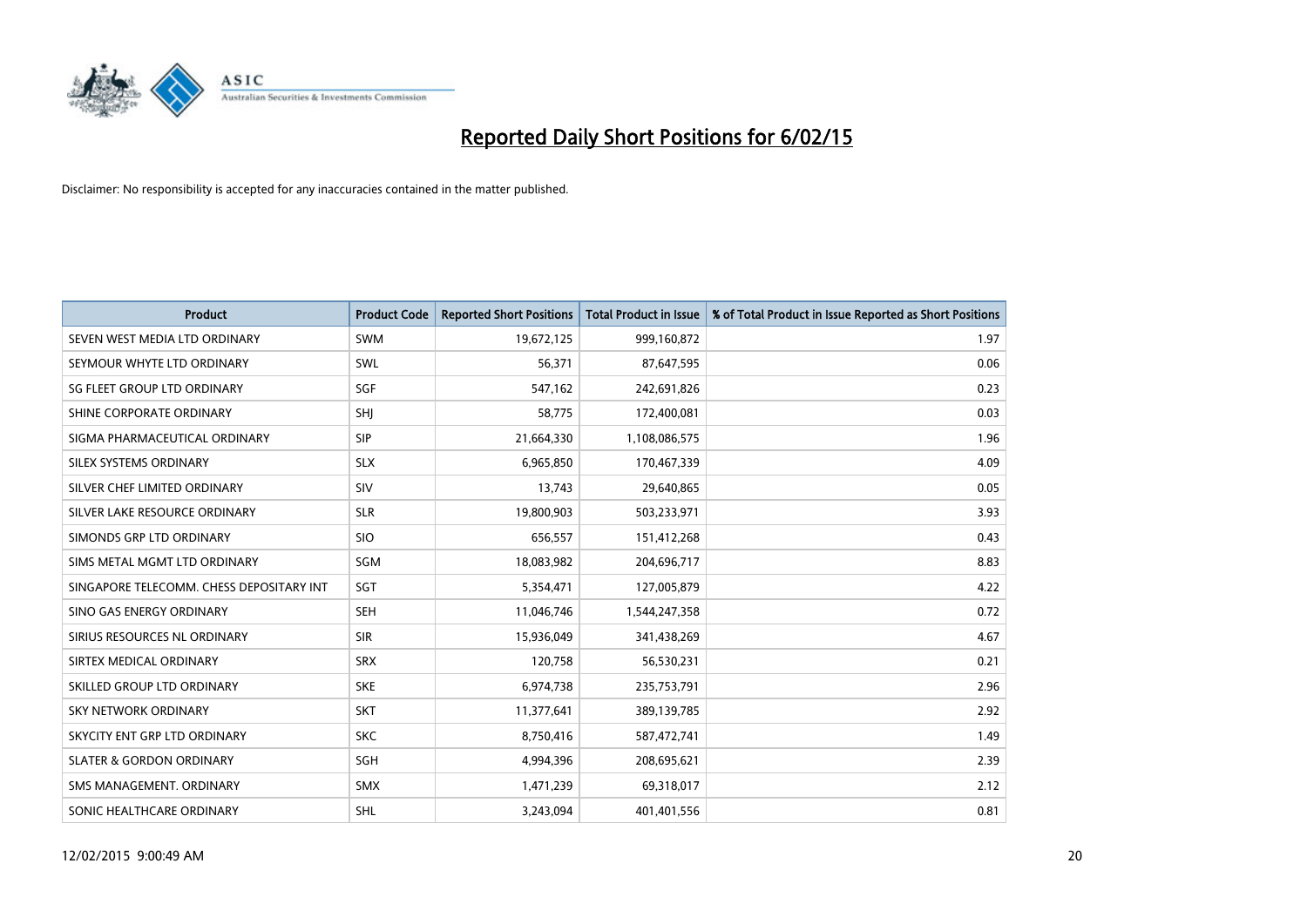

| <b>Product</b>                           | <b>Product Code</b> | <b>Reported Short Positions</b> | <b>Total Product in Issue</b> | % of Total Product in Issue Reported as Short Positions |
|------------------------------------------|---------------------|---------------------------------|-------------------------------|---------------------------------------------------------|
| SOUL PATTINSON (W.H) ORDINARY            | SOL                 | 17,182                          | 239,395,320                   | 0.01                                                    |
| SPARK INFRASTRUCTURE STAPLED US PROHIBT. | SKI                 | 26,545,247                      | 1,466,360,128                 | 1.81                                                    |
| SPARK NEW ZEALAND ORDINARY               | <b>SPK</b>          | 9,227,162                       | 1,834,775,347                 | 0.50                                                    |
| SPDR 200 FUND ETF UNITS                  | <b>STW</b>          | 22,172                          | 48,405,598                    | 0.05                                                    |
| SPOTLESS GRP HLD LTD ORDINARY            | <b>SPO</b>          | 31,059,374                      | 1,098,290,178                 | 2.83                                                    |
| ST BARBARA LIMITED ORDINARY              | <b>SBM</b>          | 7,308,336                       | 495,102,525                   | 1.48                                                    |
| STARPHARMA HOLDINGS ORDINARY             | <b>SPL</b>          | 9,117,067                       | 319,138,501                   | 2.86                                                    |
| STEADFAST GROUP LTD ORDINARY             | <b>SDF</b>          | 16,779,629                      | 503,352,992                   | 3.33                                                    |
| STHN CROSS MEDIA ORDINARY                | SXL                 | 34,223,731                      | 732,319,622                   | 4.67                                                    |
| STOCKLAND UNITS/ORD STAPLED              | SGP                 | 7,604,999                       | 2,348,746,744                 | 0.32                                                    |
| STRAITS RES LTD. ORDINARY                | SRO                 | 20,212                          | 1,217,730,293                 | 0.00                                                    |
| STW COMMUNICATIONS ORDINARY              | SGN                 | 8,234,448                       | 409,699,000                   | 2.01                                                    |
| SUNCORP GROUP LTD ORDINARY               | <b>SUN</b>          | 7,061,486                       | 1,286,600,980                 | 0.55                                                    |
| SUNDANCE ENERGY ORDINARY                 | <b>SEA</b>          | 4,723,826                       | 549,295,839                   | 0.86                                                    |
| SUNDANCE RESOURCES ORDINARY              | SDL                 | 85,858,686                      | 3,110,250,938                 | 2.76                                                    |
| SUNLAND GROUP LTD ORDINARY               | <b>SDG</b>          | 135,803                         | 181,710,087                   | 0.07                                                    |
| SUPER RET REP LTD ORDINARY               | SUL                 | 21,890,294                      | 197,030,571                   | 11.11                                                   |
| SWICK MINING ORDINARY                    | <b>SWK</b>          | 50.000                          | 217,643,703                   | 0.02                                                    |
| SYD AIRPORT STAPLED US PROHIBIT.         | <b>SYD</b>          | 27,175,636                      | 2,216,216,041                 | 1.23                                                    |
| SYRAH RESOURCES ORDINARY                 | <b>SYR</b>          | 5,923,323                       | 164,210,076                   | 3.61                                                    |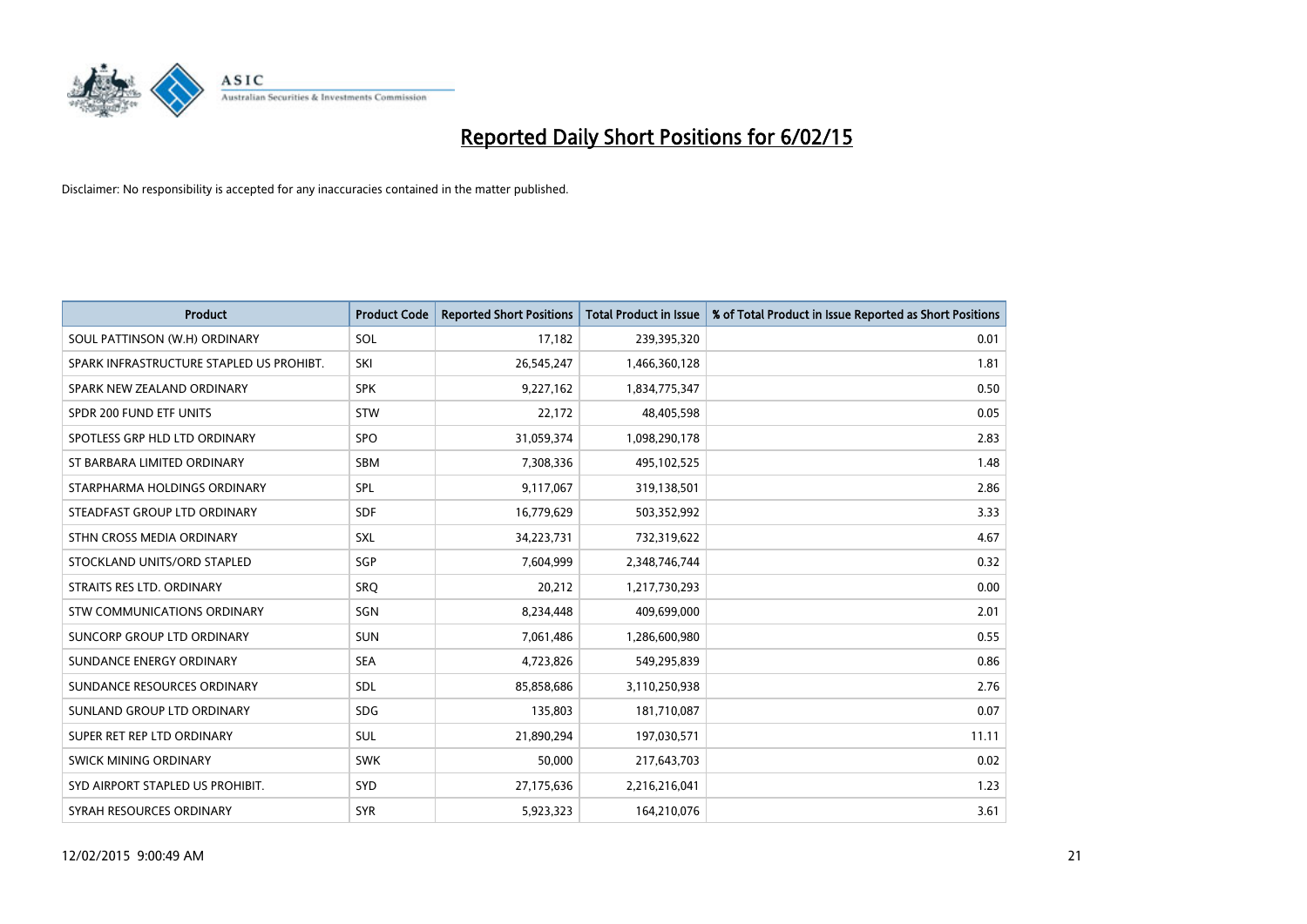

| <b>Product</b>                 | <b>Product Code</b> | <b>Reported Short Positions</b> | <b>Total Product in Issue</b> | % of Total Product in Issue Reported as Short Positions |
|--------------------------------|---------------------|---------------------------------|-------------------------------|---------------------------------------------------------|
| TABCORP HOLDINGS LTD ORDINARY  | <b>TAH</b>          | 15,640,302                      | 765,652,364                   | 2.04                                                    |
| TAP OIL LIMITED ORDINARY       | <b>TAP</b>          | 87,969                          | 243,186,639                   | 0.04                                                    |
| TASSAL GROUP LIMITED ORDINARY  | <b>TGR</b>          | 266.159                         | 146,897,115                   | 0.18                                                    |
| TATTS GROUP LTD ORDINARY       | <b>TTS</b>          | 24,184,368                      | 1,445,759,948                 | 1.67                                                    |
| <b>TECHNOLOGY ONE ORDINARY</b> | <b>TNE</b>          | 3,368,546                       | 309,209,455                   | 1.09                                                    |
| TELSTRA CORPORATION, ORDINARY  | <b>TLS</b>          | 75,110,840                      | 12,225,655,836                | 0.61                                                    |
| TEN NETWORK HOLDINGS ORDINARY  | <b>TEN</b>          | 136,419,695                     | 2,630,984,596                 | 5.19                                                    |
| TERANGA GOLD CORP CDI 1:1      | TGZ                 | 702                             | 71,141,662                    | 0.00                                                    |
| TFS CORPORATION LTD ORDINARY   | <b>TFC</b>          | 11,395,478                      | 326,983,445                   | 3.49                                                    |
| THE PAS GROUP LTD ORDINARY     | <b>PGR</b>          | 6,367                           | 136,690,860                   | 0.00                                                    |
| THE REJECT SHOP ORDINARY       | <b>TRS</b>          | 2,532,077                       | 28,844,648                    | 8.78                                                    |
| THINK CHILDCARE EDU ORDINARY   | <b>TNK</b>          | 500,000                         | 39,600,000                    | 1.26                                                    |
| THORN GROUP LIMITED ORDINARY   | <b>TGA</b>          | 26,970                          | 151,337,839                   | 0.02                                                    |
| TIGER RESOURCES ORDINARY       | TGS                 | 5,856,078                       | 1,143,541,406                 | 0.51                                                    |
| TOLL HOLDINGS LTD ORDINARY     | <b>TOL</b>          | 25,188,813                      | 717,437,878                   | 3.51                                                    |
| TORO ENERGY LIMITED ORDINARY   | <b>TOE</b>          | 10,943                          | 1,903,769,581                 | 0.00                                                    |
| TOX FREE SOLUTIONS ORDINARY    | <b>TOX</b>          | 1,570,389                       | 133,752,359                   | 1.17                                                    |
| TPG TELECOM LIMITED ORDINARY   | <b>TPM</b>          | 15,529,247                      | 793,808,141                   | 1.96                                                    |
| <b>TRADE ME GROUP ORDINARY</b> | <b>TME</b>          | 5,139,976                       | 396,830,595                   | 1.30                                                    |
| TRANSFIELD SERVICES ORDINARY   | <b>TSE</b>          | 6,675,772                       | 512,457,716                   | 1.30                                                    |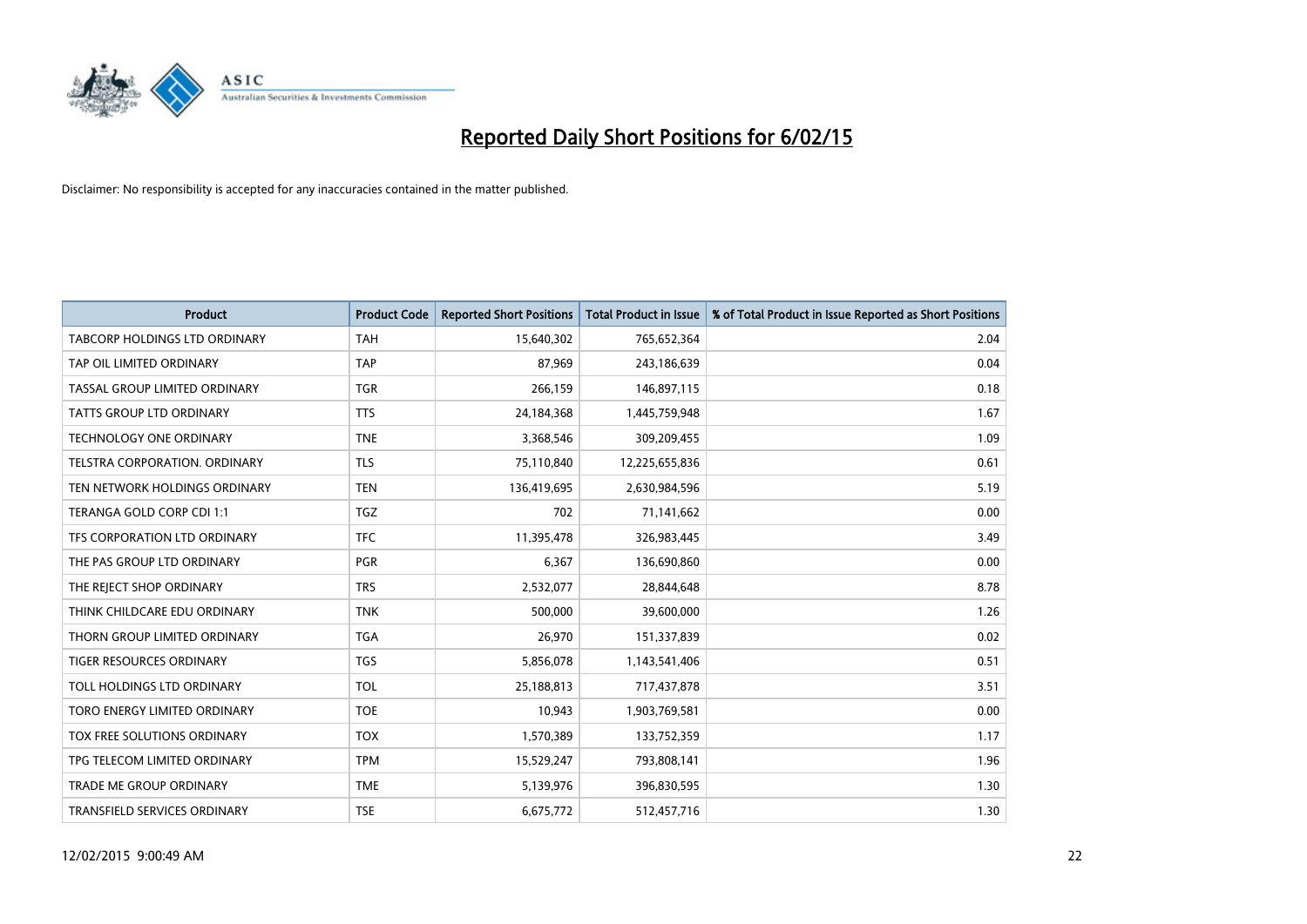

| <b>Product</b>                       | <b>Product Code</b> | <b>Reported Short Positions</b> | <b>Total Product in Issue</b> | % of Total Product in Issue Reported as Short Positions |
|--------------------------------------|---------------------|---------------------------------|-------------------------------|---------------------------------------------------------|
| TRANSPACIFIC INDUST, ORDINARY        | <b>TPI</b>          | 84,002,063                      | 1,579,699,505                 | 5.32                                                    |
| TRANSURBAN GROUP TRIPLE STAPLED SEC. | <b>TCL</b>          | 12,597,390                      | 1,906,390,878                 | 0.66                                                    |
| <b>TREASURY GROUP ORDINARY</b>       | <b>TRG</b>          | 68,284                          | 27,604,144                    | 0.25                                                    |
| TREASURY WINE ESTATE ORDINARY        | <b>TWE</b>          | 9,980,577                       | 651,261,403                   | 1.53                                                    |
| TROY RESOURCES LTD ORDINARY          | <b>TRY</b>          | 3,116,634                       | 195,265,161                   | 1.60                                                    |
| UGL LIMITED ORDINARY                 | UGL                 | 19,259,558                      | 166,511,240                   | 11.57                                                   |
| UNILIFE CORPORATION CDI 6:1          | <b>UNS</b>          | 105,708                         | 273,135,402                   | 0.04                                                    |
| UXC LIMITED ORDINARY                 | <b>UXC</b>          | 1,701,056                       | 331,590,518                   | 0.51                                                    |
| <b>VEDA GROUP LTD ORDINARY</b>       | <b>VED</b>          | 12,580,627                      | 842,055,406                   | 1.49                                                    |
| <b>VILLAGE ROADSHOW LTD ORDINARY</b> | <b>VRL</b>          | 1,201,146                       | 159,515,151                   | 0.75                                                    |
| VIRGIN AUS HLDG LTD ORDINARY         | <b>VAH</b>          | 34,616,940                      | 3,524,912,131                 | 0.98                                                    |
| <b>VIRTUS HEALTH LTD ORDINARY</b>    | <b>VRT</b>          | 5,829,104                       | 79,885,938                    | 7.30                                                    |
| VISION EYE INSTITUTE ORDINARY        | <b>VEI</b>          | 1,586,666                       | 178,873,554                   | 0.89                                                    |
| <b>VOCATION LTD ORDINARY</b>         | <b>VET</b>          | 8,015,585                       | 230,000,000                   | 3.49                                                    |
| <b>VOCUS COMMS LTD ORDINARY</b>      | VOC                 | 2,951,986                       | 105,385,283                   | 2.80                                                    |
| WARRNAMBOOL CHEESE ORDINARY          | <b>WCB</b>          | 19                              | 56,098,797                    | 0.00                                                    |
| WATPAC LIMITED ORDINARY              | <b>WTP</b>          | 61,033                          | 189,258,397                   | 0.03                                                    |
| <b>WDS LIMITED ORDINARY</b>          | <b>WDS</b>          | 182,021                         | 144,740,614                   | 0.13                                                    |
| WEBIET LIMITED ORDINARY              | <b>WEB</b>          | 1,389,682                       | 79,397,959                    | 1.75                                                    |
| <b>WESFARMERS LIMITED ORDINARY</b>   | <b>WES</b>          | 10,082,433                      | 1,123,752,517                 | 0.90                                                    |